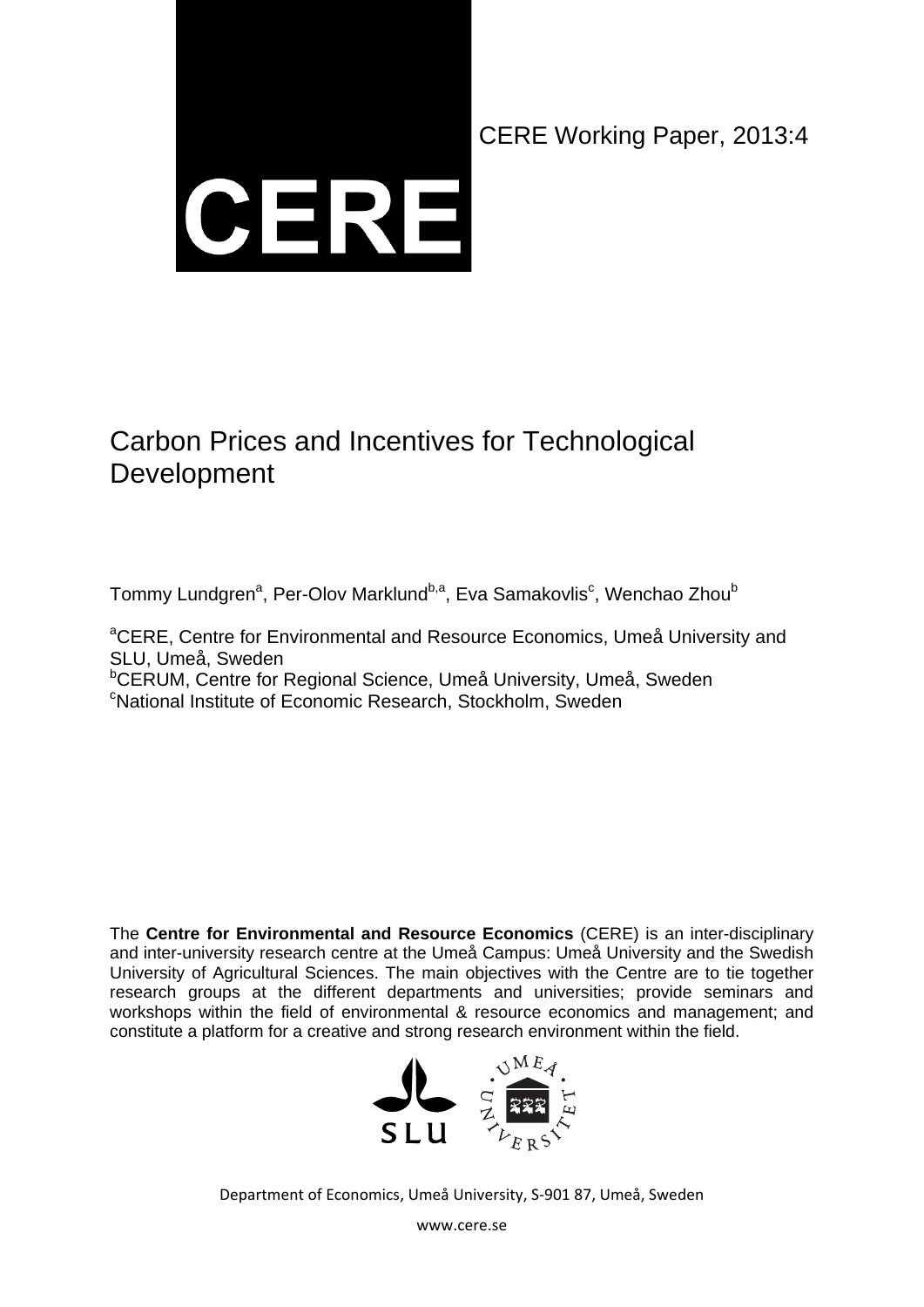# **Carbon prices and incentives for technological development<sup>1</sup>**

Tommy Lundgren<sup>a</sup>, Per-Olov Marklund<sup>b,a</sup>, Eva Samakovlis<sup>c</sup>, Wenchao Zhou<sup>b</sup>

*<sup>a</sup>CERE, Centre for Environmental and Resource Economics, Umeå University and SLU, Umeå, Sweden <sup>b</sup>CERUM, Centre for Regional Science, Umeå University, Umeå, Sweden <sup>c</sup>National Institute of Economic Research, Stockholm, Sweden*

#### 2013-04-15

#### **Abstract**

How to significantly decrease carbon dioxide emissions has become one of the largest challenges faced by modern society. The standard recipe prescribed by most economists is to put a price on carbon, either through a tax or through emissions trading. Such measures can reduce emissions cost-effectively and create incentives for technological development. There is, however, a growing concern that the carbon prices generated through the European Union emission trading system (EU ETS) have been too low to create the incentives necessary to stimulate technological development. This paper empirically analyzes how the Swedish carbon dioxide tax and the EU ETS have affected productivity development in the Swedish pulp and paper industry 1998-2008. A Luenberger total factor productivity (TFP) indicator is computed using data envelopment analysis. How the policy measures affect TFP is assessed using a system generalized method of moments estimator. The results show that climate policy had a modest impact on technological development in the pulp and paper industry, and if significant it has been negative. The price on fossil fuels, on the contrary, seems to have created important incentives for technological development. Hence, results suggest that the carbon prices faced by the industry through EU ETS and the carbon dioxide tax have been too low.

**Keywords** CO2 tax, EU ETS, Luenberger productivity indicator, GMM

**JEL Classification** D22, D24, Q54, Q55, Q58

1

<sup>&</sup>lt;sup>1</sup>The authors gratefully acknowledge financial support from The Swedish Energy Agency, and The Swedish Research Council for Environment, Agricultural Sciences and Spatial Planning (FORMAS).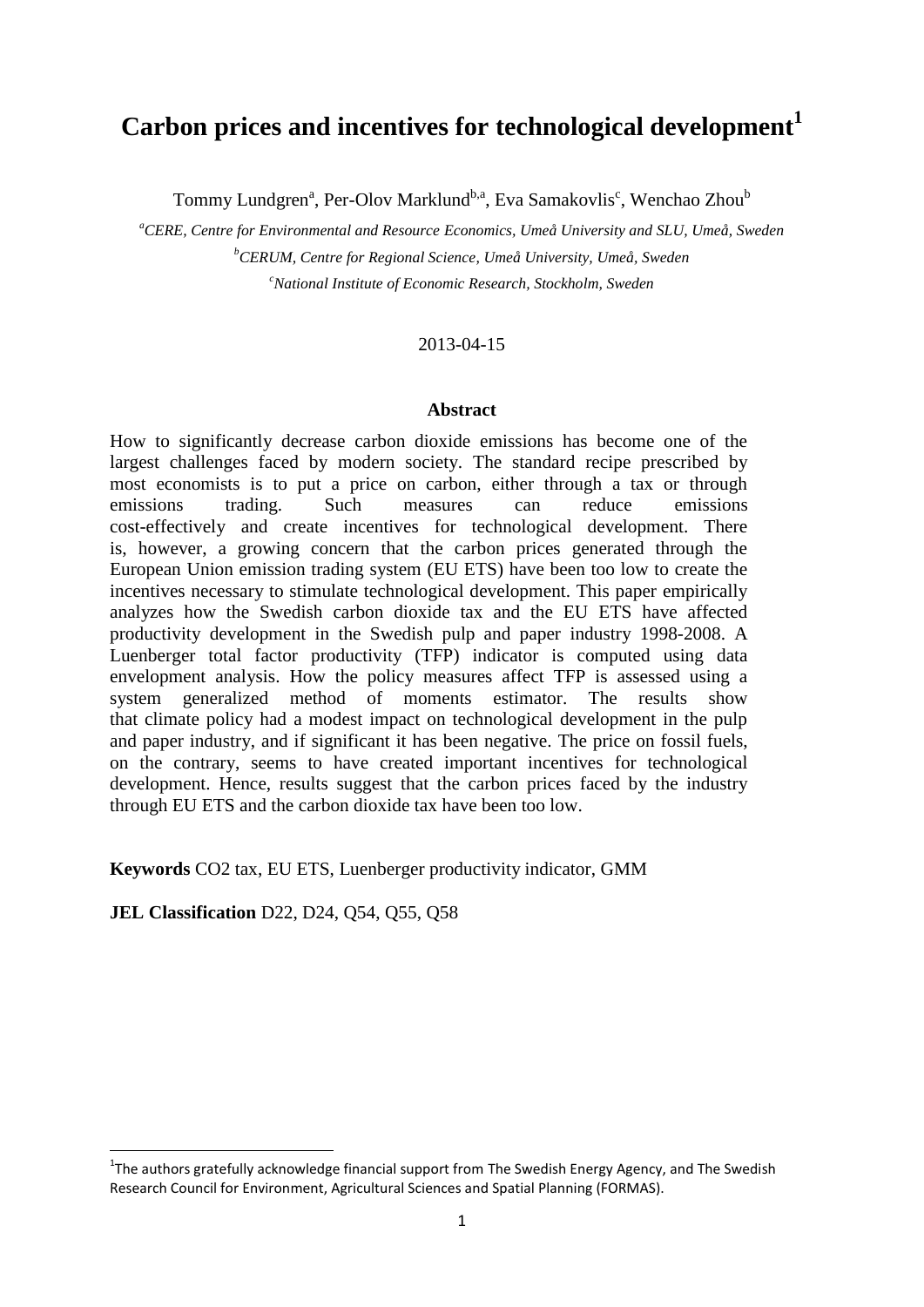## **1 Introduction**

According to the UN Intergovernmental Panel on Climate Change (IPCC), the mean temperature of the earth has risen by  $0.7^{\circ}$ C since 1850, most likely due to greenhouse gas emissions related to human activity. In order to stabilize the level of greenhouse gases in the atmosphere, and to prevent the mean global temperature from rising more than  $2^{\circ}C$ , anthropogenic emissions will have to decrease more than 50 percent by 2050 and approach zero by 2100 (Swedish EPA, 2012). Further increases in temperature would have far-reaching consequences for much of the earth's population. It is therefore of utmost importance to limit emissions of greenhouse gases from human activity. Crucial for succeeding is to create incentives that induce rapid technological development and more efficient use of resources.

The major aim of this paper is to analyze price setting climate policy measures and their potential to create incentives for technological development and efficiency improvements. This is accomplished through empirically analyzing how carbon- and energy taxes as well as emission trading schemes affect productivity development in the Swedish pulp and paper sector. Our measure of productivity is able to take into account firms' environmental performance, which enables us to compare effects of policy on conventional productivity and "eco"-productivity.

From economic theory the preferred policy measure for mitigating emissions puts a price on greenhouse gases. In practice, this can be achieved by implementing, e.g., carbon taxes or by creating markets for trading emission allowances. These measures can reduce emissions costeffectively and stimulate development of low-carbon technology. How strong the incentives for technological development actually become depend on the price level firms expect. A price setting instrument within the European Union is the Emission Trading System (EU ETS), which aims to reduce carbon dioxide emissions from energy-intensive industries and energy production. However, because of the generous allocation of emission allowances, the economic crisis and the availability of cheap reductions abroad through Kyoto flexible mechanisms (such as the Clean Development Mechanism, CDM), the price on the emission allowances has been low (European Commission, 2012). There is a growing concern that the price is too low to create incentives for technological development. Therefore, complementing emission trading schemes with a safety-valve has been discussed (Jotzo, 2011).<sup>2</sup>

 2 The United Kingdom has even unilaterally implemented a national price floor for allowances within the EU ETS.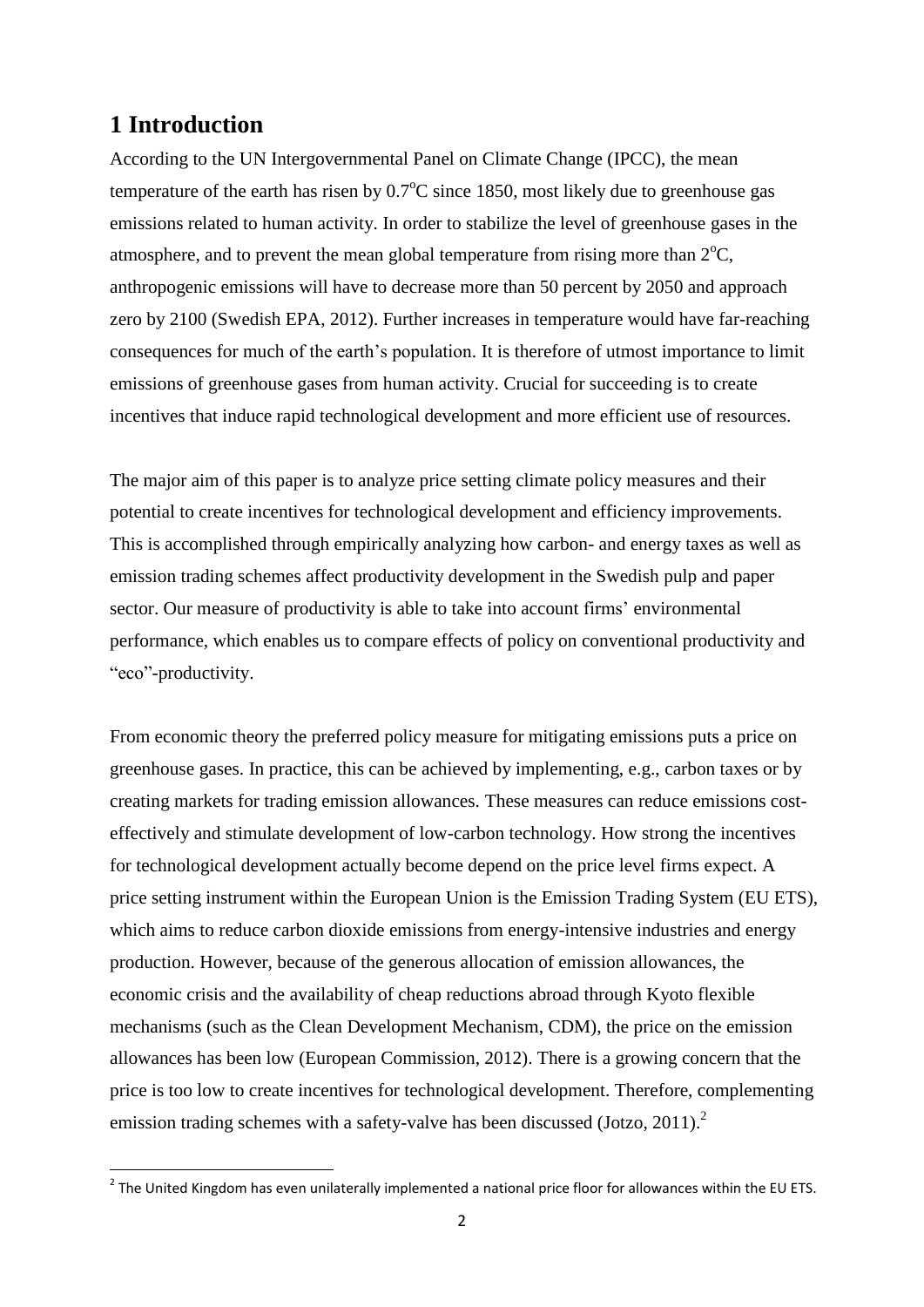However, if other market failures interact with the emission externality a price setting policy will not be enough. Fischer and Newell (2008) show that if there are spill-over effects from research and development (R&D) between firms, the cost of climate policy becomes lower if price setting policy instruments, such as the EU ETS, is complemented with subsidies to R&D.

There is a growing literature on environmental policy and its effect on the firm's economic performance, measured as, e.g., productivity. In the context of testing the Porter hypothesis the literature is becoming extensive.<sup>3</sup> However, empirical studies on the effects of economic (or market based) policy instruments on firm productivity are scarce. Anger and Oberndorfer (2008) use a sample of German firms to assess the impact of the EU ETS on firm performance and employment. Martin et al. (2009) analyze the effect of the energy tax and the climate change levy on firms in the UK manufacturing sector. Lundgren and Marklund (2010, 2012a) study the CO2 tax effect on profit technical efficiency directly, and through its impact on emissions, in Swedish manufacturing industries. Brännlund and Lundgren (2010) use a factor demand model for Swedish industry to analyze the effect of the carbon dioxide (CO2) tax on profits (via technical progress). The analysis that comes closest to ours is Commins et al. (2011) who analyze, for a large number of firms in Europe between 1996 and 2007, how energy taxes and EU ETS affect total factor productivity.

In this paper we empirically assess the effects of carbon and energy taxes actually paid by firms and the effect of the EU ETS. The empirical analysis concerns firm level data on Swedish pulp and paper firms during 1998 to 2008, and is based on a two-step approach. In the first step a Luenberger total factor productivity (TFP) indicator, with its two components technical efficiency change and technological development, is computed based on directional distance functions using data envelopment analysis (DEA).<sup>4,5</sup> In the second step the impact of

 3 For instance, Ambec et al. (2011) and Brännlund and Lundgren (2009) provide an overview of theoretical and empirical findings regarding the Porter hypothesis (Porter and van der Linde, 1995). In Broberg et al. (2013) a recent test of the Porter hypothesis is provided using environmental investments as a proxy for regulation. <sup>4</sup> For an introduction to directional distance functions and the Luenberger productivity indicator, see Färe and Grosskopf (2003).

<sup>&</sup>lt;sup>5</sup> As we want to give credit to firms for increasing production and decreasing emissions the Malmquist TFP index is not an option (e.g., Chung et al., 1997). An alternative to the Luenberger TFP indicator which we use is the Malmquist-Luenberger TFP index (see, e.g., Chung et al., 1997). In our case it does not matter which one to choose. The former indicator is constructed in terms of differences between directional output distance functions and the index in terms of ratios of these functions. If the purpose is to aggregate firm level productivity scores to, e.g., sector level scores, it is preferable to choose the Luenberger TFP (see Färe and Grosskopf. 2003).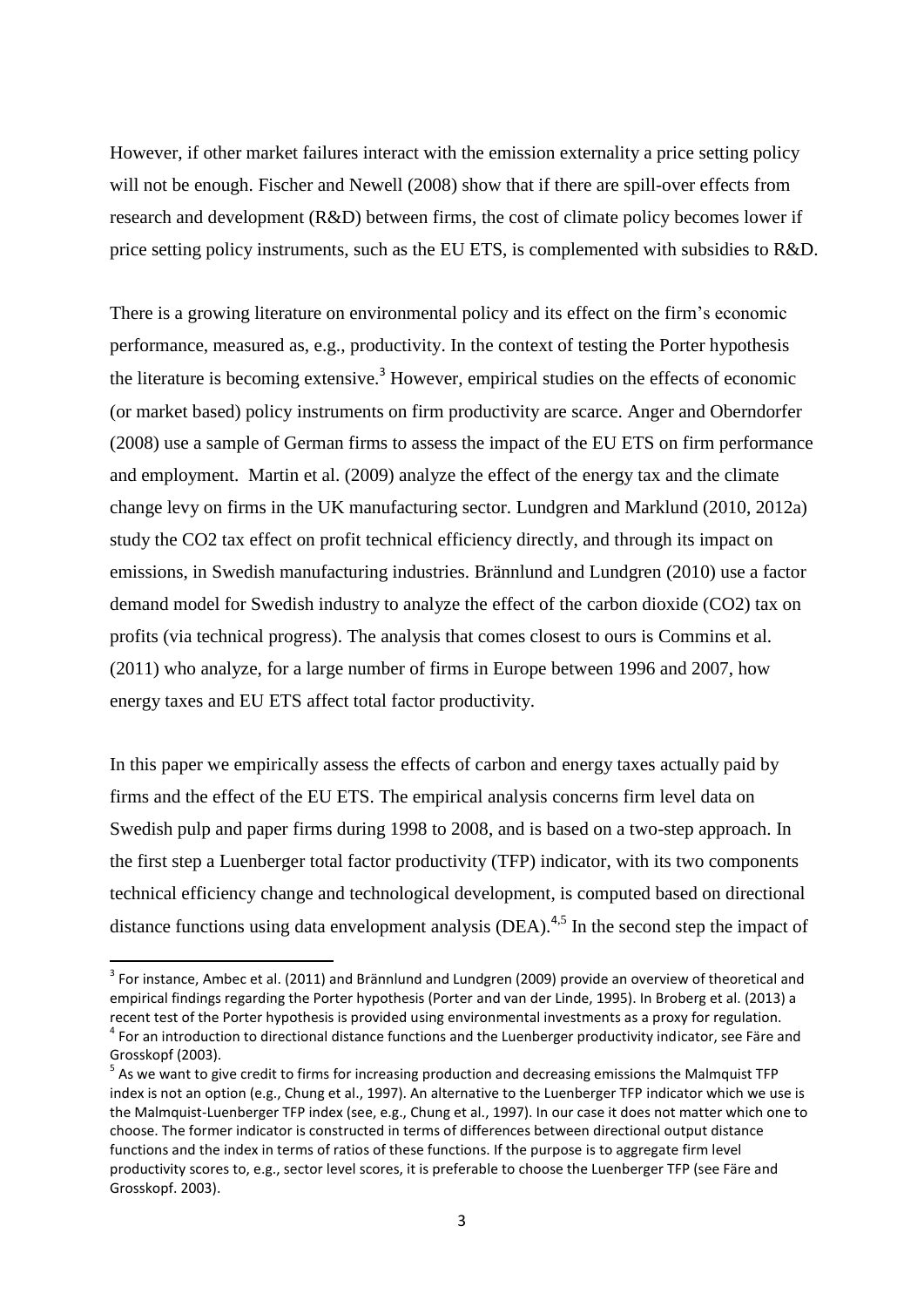climate policy on TFP is estimated using regression models. The approach of regressing DEA estimates of efficiency on explanatory variables has been widely applied. As pointed out by Simar and Wilson (2007) very few studies have accounted for serial correlation in the productivity measure. They suggest a bootstrapping procedure that solves the serial correlation problem. In this paper, we instead follow an approach suggested by Levine et al. (2000) and Zhengfei and Lansink (2006) and apply a system generalized method of moments (GMM) estimator, based on original work of Arellano and Bond (1991).

In our analysis TFP is computed both excluding and including emissions. Previously, a few studies have used this approach. For instance, Färe et al. (2001), Weber and Domazlicky (2001), and Färe et al. (2012) all find that TFP growth will be interpreted differently depending on whether bad outputs are included or not. In the current paper we take the analysis a step further by investigating whether the impact of climate and energy policies on TFP will be different when excluding and including emissions, which could lead to misguided policy recommendations if society values reduced emissions.

This paper contributes to the literature of productive efficiency and environmental policy evaluation mainly in three ways: (1) a system GMM dynamic panel data approach is applied, in which the dynamic structure of the model accounts for intertemporal serial correlation in the productivity indicator used in the estimation. To our knowledge this approach has not been used before to examine the impacts of environmental policy<sup>6</sup>; (2) unique data on climate- and energy taxes actually paid by the firms enables us to analyze the impacts on firm productivity; 3) we investigate whether the impact of climate and energy policies on the productivity indicator differs depending on if bad output (emissions) is included or not. Additionally, we include firms' running R&D costs for environmental protection as a conditioning variable in the analysis. As pointed out in Fischer and Newell (2008), the R&D effort is a relevant factor in this context. Generally the results indicate that productivity growth during 1998 to 2008 was mainly due to technological development which, in turn, was due to other factors than climate policy measures.

 $^6$  This approach has been employed to, e.g., estimate the impact of: financial intermediate development on economic growth (Levine et al., 2000), capital structure on agricultural farm performance (Zhengfei and Lansink, 2006), and social capital on Japanese prefectures' productivity (Nakano and Managi, 2010).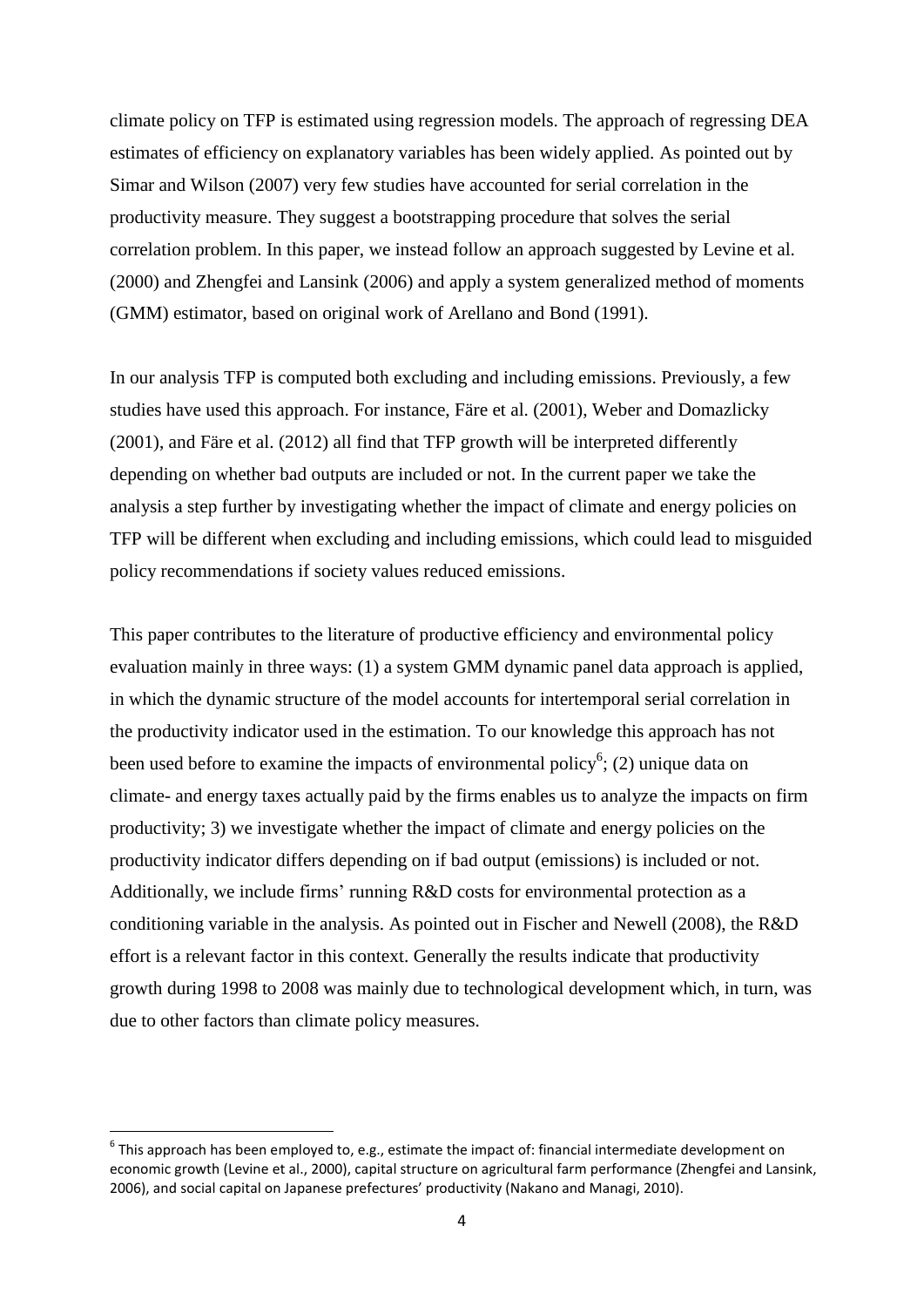The rest of the paper is organized as follows. In the next section we give a short background to the development of the climate policy measures faced by pulp and paper firms in Sweden. In Section 3 we theoretically describe the applied methodology, first the environmentally sensitive Luenberger total factor productivity indicator and then the system GMM dynamic panel data approach. The empirical specifications are provided in Section 4. The data are described in Section 5, and in Section 6 we present the results. Conclusions and policy implications are given in the last section.

## **2 Policy background**

Sweden has pursued an ambitious climate policy for a long time using market based policy measures. That has helped to decouple economic growth from greenhouse gas emissions. From 1990 to 2011, Sweden's GDP rose by 58 percent, whereas greenhouse gas emissions decreased by 16 percent.<sup>7</sup> In this section we discuss the major climate policy measures faced by Swedish industries 1998-2008, the CO2 tax and the EU ETS, together with the energy tax.

## **2.1 Carbon taxation**

**.** 

In Sweden carbon is taxed directly through the CO2 tax and indirectly through the energy tax on fossil fuels. The general energy tax, which was introduced in 1957, was first motivated by fiscal reasons. During the 1970s energy policy reasons became more important and these were supplemented by environmental arguments in the 1980s. During the 1990-91 tax reform a CO2 tax was introduced. It is frequently argued that Sweden was the first country in the world to introduce a CO2 tax, the energy tax was, however, reduced by the corresponding amount. Still, the overall tax rates on fossil fuels and electricity are among the highest in Europe, households and services being more heavily taxed than industry (OECD, 2011).

The CO2 tax was from the start supposed to cover all sectors, although a large number benefitted from significantly lower tax rates. As a result of the energy tax reform in 1993 the energy tax on fossil fuels and electricity was abolished for the industry and the CO2 tax was reduced to 25 percent of the statutory rate. The statutory tax rate has been increased from EUR 28 to EUR 120 per ton of carbon dioxide between 1991 and  $2012$ .<sup>8</sup> From 2008 there has been a gradual phase-out of the CO2 tax on fossil fuels for plants covered by the EU ETS, in

 $^7$  Brännlund et al. (2011) show that there is decoupling in production and CO2 emissions in all manufacturing industries in Sweden during the period 1990 to 2004, and this is partly due to the CO2 tax implemented in 1991.  $8$  EUR 1=SEK 9.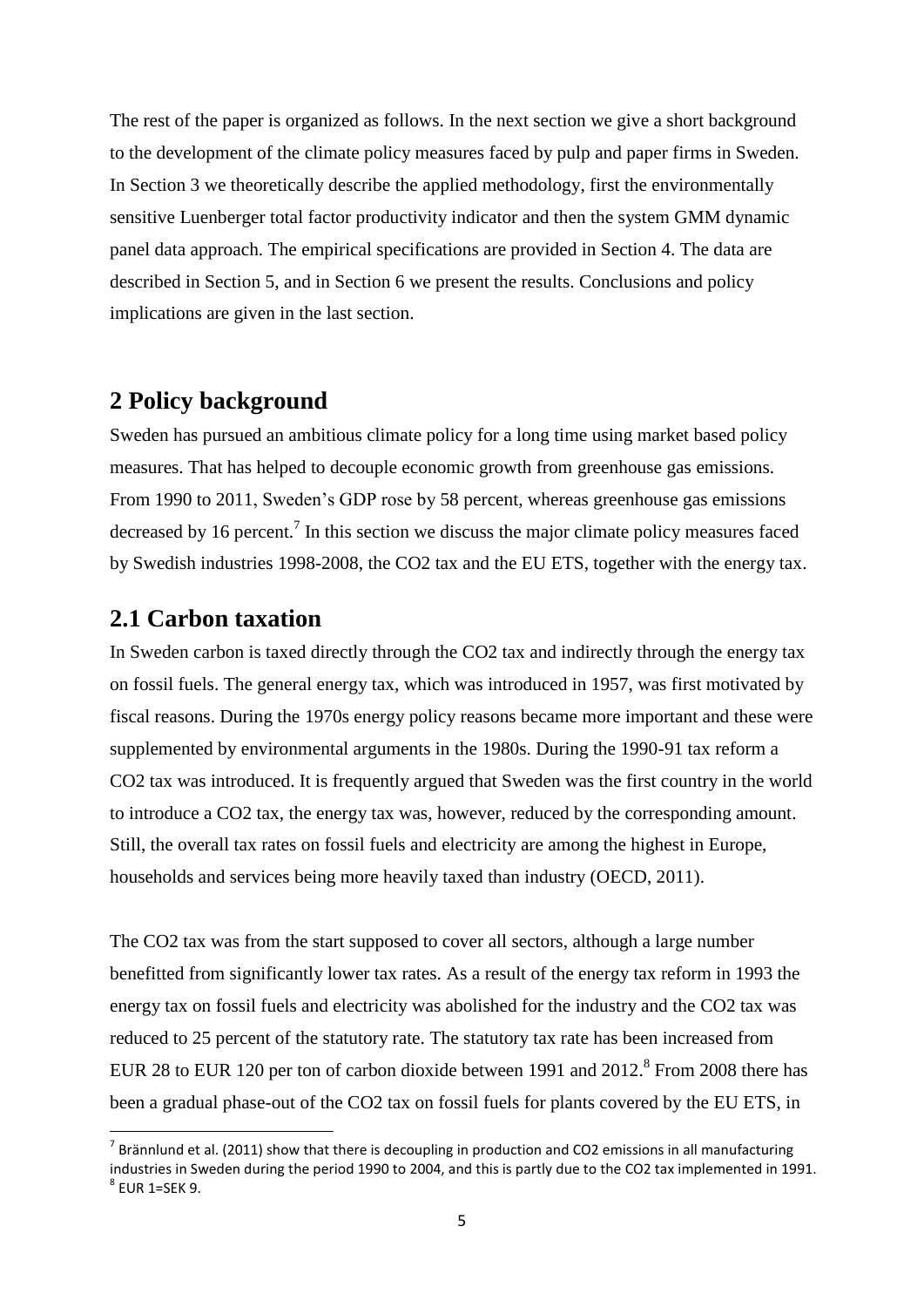order to be completely removed from 2011. For electricity use in industry, both within and outside the EU ETS, the energy tax is in line with the EU minimum requirements.

## **2.2 The EU Emission Trading System**

The EU ETS is the first major trading system for greenhouse gases in the world, which was launched in 2005. A cap in emissions is set at the EU level and firms trade allowances within and between countries. The EU ETS presently covers CO2 emissions from power plants, a wide range of energy-intensive industry sectors and commercial airlines. Nitrous oxide emissions from the production of certain acids and emissions of per-fluorocarbons from aluminum production are also included. The system is now in its third trading period. The price of allowances was during the first year, in the first trading period 2005-2007, higher than expected and reached a peak in early 2006 amounting to over EUR 30 per ton. In April 2006 the price fell dramatically when a surplus of allowances was revealed and then remained low during the rest of the first period. That the allowances could not be saved to the second period contributed to the low price. In the beginning of the second trading period (2008-2012) the price was around EUR 25 per ton and decreased to EUR 10 in early 2009. Since then the price has been around EUR 15 until October 2011 when it started decreasing. The allowances from the second period can be saved and used in the third period.

In the first and second trading period the Swedish industrial plants were given a free allocation of allowances under the national allocation plan. The plan was based on historical emissions and production forecasts. In most industries the plants have a surplus of allowances. The value of the total surplus was for the first trading period EUR 103 million for the whole Swedish industry and EUR 26 million for the pulp and paper industry. During the second trading period, the value of the surplus was EUR 100 million for the whole Swedish industry and EUR 58 million for the pulp and paper industry (Swedish National Audit Office, 2012).

## **3 Methodology**

The main purpose of this paper is to analyze the effects of price setting climate policy measures and their potential to create incentives for technological development and efficiency improvements. The analysis is based on a two-step approach: (1) The Luenberger TFP indicator with its two components, technical efficiency change and technological development are computed. TFP is computed both including and excluding emissions; (2) The impact of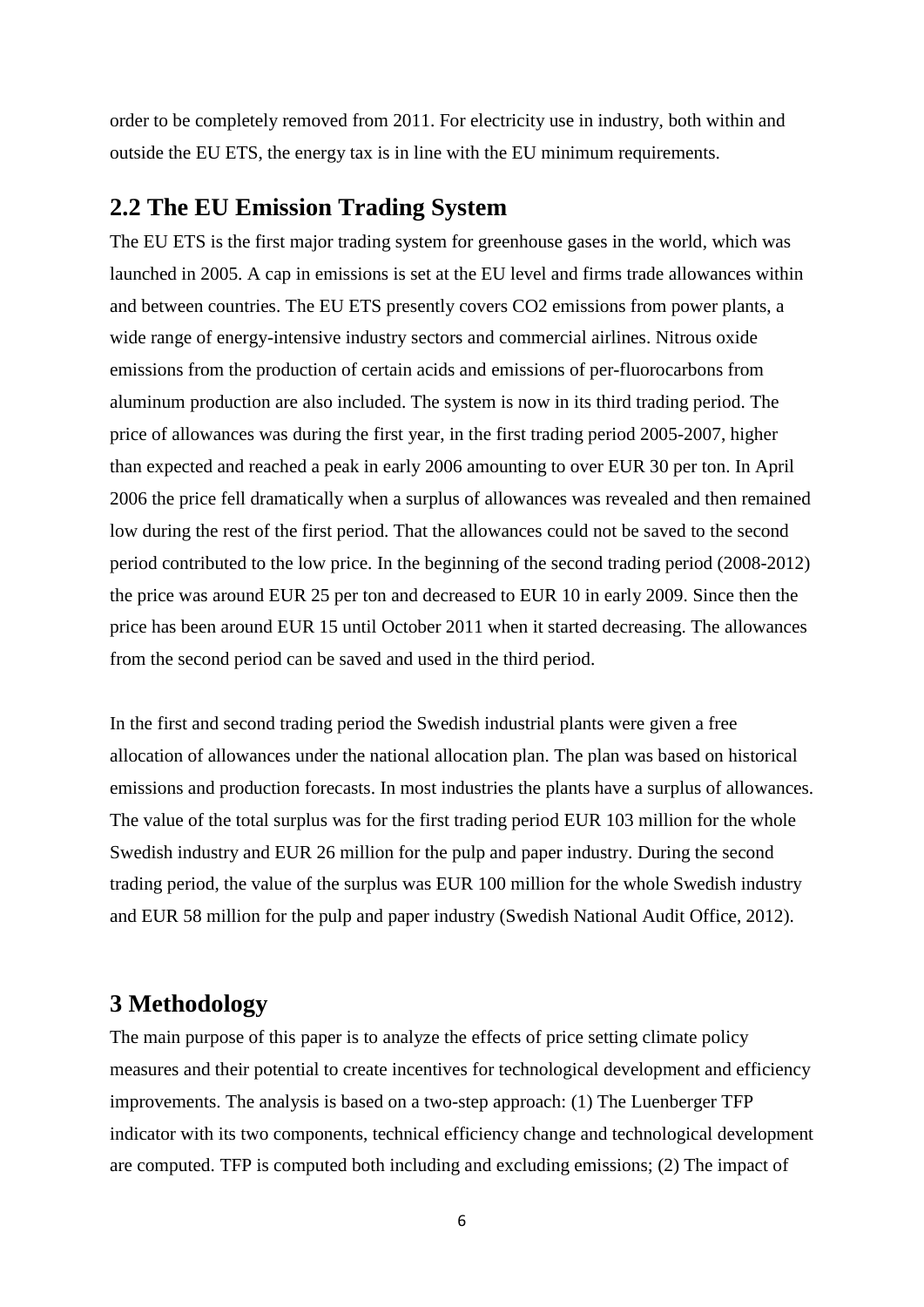policy on TFP is estimated with regression models. Explicitly, a system GMM dynamic panel data approach is applied to assess the impact which, e.g., accounts for intertemporal serial correlation in the computed Luenberger productivity indicator.

## **3.1 The Luenberger total factor productivity indicator**

The Luenberger productivity indicator was introduced by Chambers (1996) and measures productivity development between two periods. In this paper the output-oriented version is applied. It is composed of directional output distance functions, which represents the production technology of the pulp and paper firms in the study. The directional output distance function serves as a measure of technical inefficiency and gives the potential maximum expansion of the produced marketable product (good output) and contraction of emissions (bad outputs).

Let  $y \in \mathbb{R}^M_+$  and  $b \in \mathbb{R}^J_+$  denote produced good and bad outputs, respectively, and  $x \in \mathbb{R}^N_+$ denote inputs used to produce these outputs. As we model the production technology by the directional output distance function, the technology is represented by its output possibility set:

$$
P(x) = \{(y,b) : x \text{ can produce } (y,b)\}\
$$
 (1)

which consists of all feasible output vectors  $(y, b)$  and is assumed closed and bounded (compact). Inputs are assumed being strongly disposable, i.e., if any or all inputs increase then output does not decrease (for further details see Färe and Grosskopf, 2003).

To account for bad outputs as by-products from producing good output, and to introduce the opportunity cost of reducing bad outputs, the technology is characterized by the properties of output disposability and null-jointness as proposed by Färe et al. (1986). <sup>9</sup> Specifically, good and bad outputs are assumed to be together weakly disposable, i.e., if  $(y,b) \in P(x)$  and  $0 \le \theta \le 1$  then  $(\theta y, \theta b) \in P(x)$ , which says that, given inputs, bad outputs could be reduced by reducing good outputs proportionally. Additionally, good outputs are assumed strongly by reducing good outputs proportionally. Additionally, good outputs are assumed strongl<br>disposable, i.e., *if*  $(y,b) \in P(x)$  and  $y' \leq y$  then  $(y',b) \in P(x)$ , which says that any good output can be reduced without reducing any other good or bad output.

1

 $^9$  The opportunity cost refers to reduction in good output, either directly through reduced production or indirectly through reallocation of given input resources to emission reduction efforts.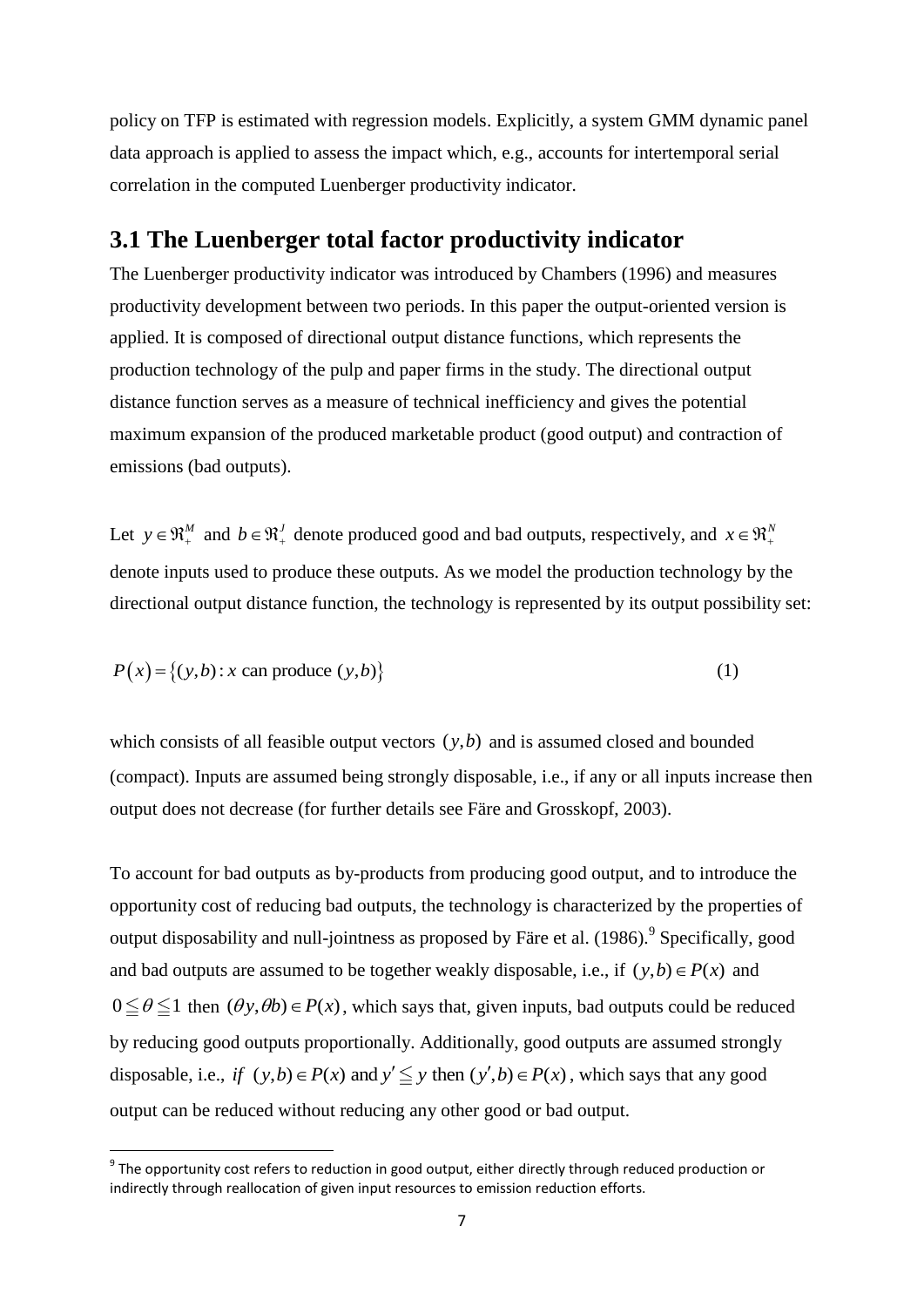Good and bad outputs are further assumed being null-joint, i.e., *if*  $(y,b) \in P(x)$  and  $b = 0$ , then  $y = 0$ , which means that a good output cannot be produced without generating at least one bad output.

Having characterized the production technology by its output possibility set,  $P(x)$ , the directional output distance function is defined on this set as:

$$
\vec{D}o(x, y, b; g_y, -g_b) = \max \{ \beta : (y + \beta \cdot g_y, b - \beta \cdot g_b) \in P(x) \}
$$
(2)

where the directional vector,  $g = (g_y, -g_b)$ , describes how the output vector,  $(y, b)$  is projected onto the technological frontier of the output possibility set. Given  $(g_y, -g_b)$ , the directional output distance function simultaneously expands good outputs and contracts bad outputs. The function takes the value of zero for output vectors on the frontier and positive values for vectors below the frontier. The higher the value the more inefficiently is the output vector produced.

Given Equation (2), the Luenberger TFP indicator may be expressed as follows:

Given Equation (2), the Lachotiger 111 induced by the expression as follows.

\n
$$
L_{t-1}^{t}(x, y, b; g_y, -g_b) = \frac{1}{2} \Big[ \vec{D}_0^{t}(x^{t-1}, y^{t-1}, b^{t-1}; g_y, -g_b) - \vec{D}_0^{t}(x^{t}, y^{t}, b^{t}; g_y, -g_b) - \vec{D}_0^{t-1}(x^{t}, y^{t}, b^{t}; g_y, -g_b) \Big],
$$
\n(3)

\n
$$
+ \vec{D}_0^{t-1}(x^{t-1}, y^{t-1}, b^{t-1}; g_y, -g_b) - \vec{D}_0^{t-1}(x^{t}, y^{t}, b^{t}; g_y, -g_b) \Big],
$$

which compares firm productivity in periods next to each other,  $t-1$  and  $t$ . The two reference technologies  $\vec{D}o^t$  and  $\vec{D}o^{t-1}$  are constructed from period t and  $t-1$  data, respectively. Then the input vector and the good and bad output vectors,  $(x^{\tau}, y^{\tau}, b^{\tau})$ ,  $\tau = t - 1$ , *t* , are compared to these technologies. The Luenberger productivity indicator takes positive values for positive changes between two years and negative values for negative changes. If there is no productivity change it takes the value of zero.<sup>10</sup>

 $10$  Compared to the Malmqvist TFP index, the Luenberger TFP indicator can take on both positive and negative values. This means that inadequate property assumptions regarding the distribution of the GMM regression error term are not needed.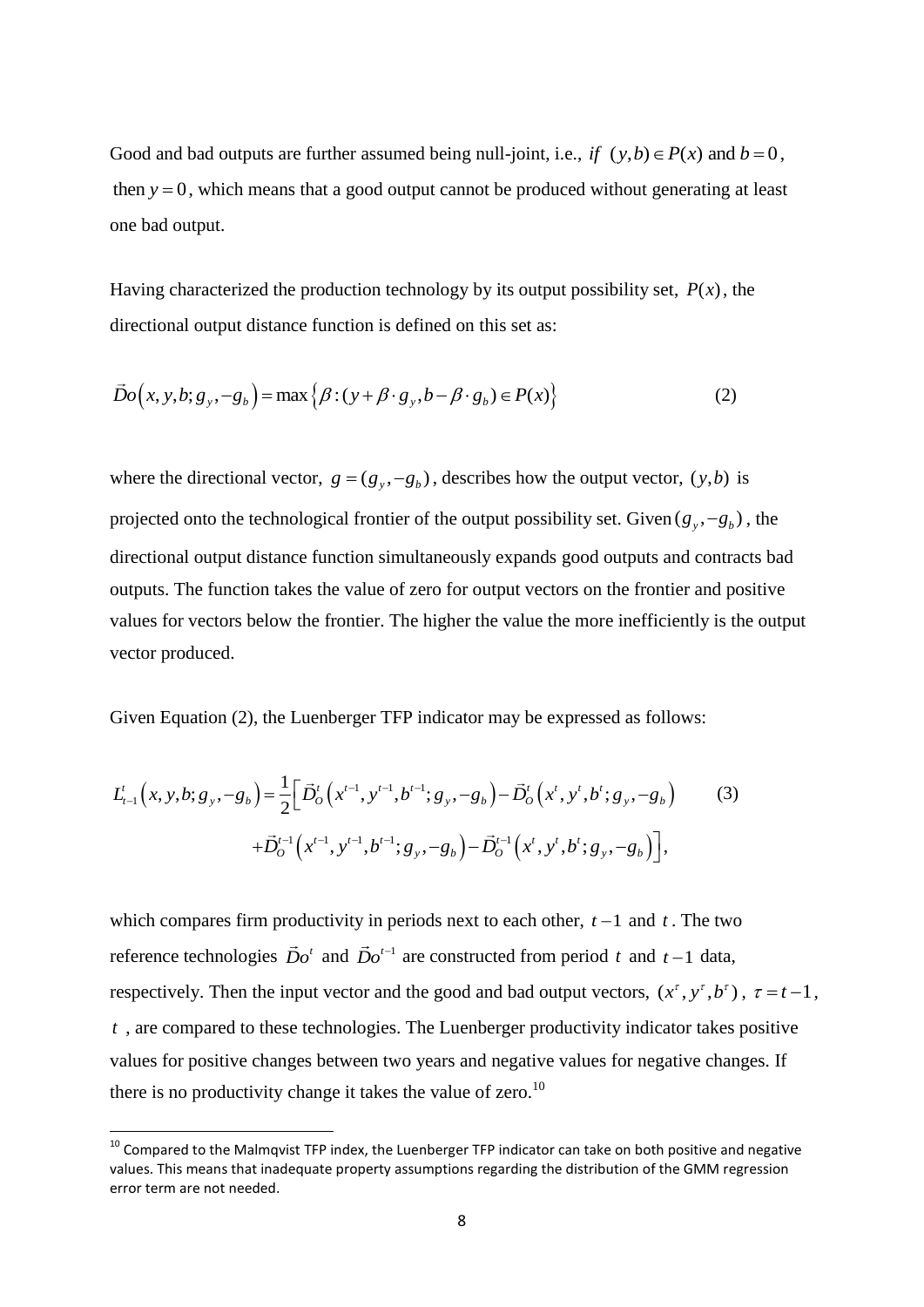Chamber (1996) shows that the productivity change expression in Equation (3) can be decomposed into a technological development component:

$$
LTCH_{t-1}^{t} = \frac{1}{2} \Big[ \vec{D}_{O}^{t} \Big( x^{t}, y^{t}, b^{t}; g_{y}, -g_{b} \Big) - \vec{D}_{O}^{t-1} \Big( x^{t}, y^{t}, b^{t}; g_{y}, -g_{b} \Big) + \vec{D}_{O}^{t} \Big( x^{t-1}, y^{t-1}, b^{t-1}; g_{y}, -g_{b} \Big) - \vec{D}_{O}^{t-1} \Big( x^{t-1}, y^{t-1}, b^{t-1}; g_{y}, -g_{b} \Big) \Big].
$$
 (4)

and a technical efficiency change component:

$$
LECH_{t-1}^{t} = \vec{D}_{O}^{t-1} \left( x^{t-1}, y^{t-1}, b^{t-1}; g_{y}, -g_{b} \right) - \vec{D}_{O}^{t} \left( x^{t}, y^{t}, b^{t}; g_{y}, -g_{b} \right)
$$
(5)

The expression in Equation (4) measures the positive, neutral, or negative shifts in the frontier of the output possibility set,  $P(x)$ , and the expression in Equation (5) the changes in the distance to the frontier.

So far bad outputs, *b*, have been included in the calculations. The Luenberger productivity indicator is also computed excluding bad outputs. For details on the modeling that excludes bad outputs, see Färe et al. (2012).

In the second step of the analysis the computed Luenberger productivity change scores are regressed on climate policy variables, taking account for intertemporal serial correlation.<sup>11</sup>

#### **3.2 A system GMM estimator**

Following Levine et al. (2000) and Zhengfei and Lansink (2006) a GMM estimator, developed for dynamic models of panel data, is employed to estimate the effects of climate policy on firms' productivity change rates.<sup>12</sup>

Consider the following regression *level* equation:

 $11$  By construction, the Luenberger productivity indicator in Equation (3) generates productivity change rates that are negatively serially correlated over years. That is, a high change rate in the current period will suppress the potential for productivity growth in the next period. Zhengfei and Lansink (2006) employed a Malmquist productivity index and emphasized the importance of accounting for negative serial correlation.

<sup>&</sup>lt;sup>12</sup> The GMM estimator employed was developed by Arellano and Bover (1995). The presentation in this section is mainly based on Levine et al. (2000) and Zhengfei and Lansink (2006), for more details see these references.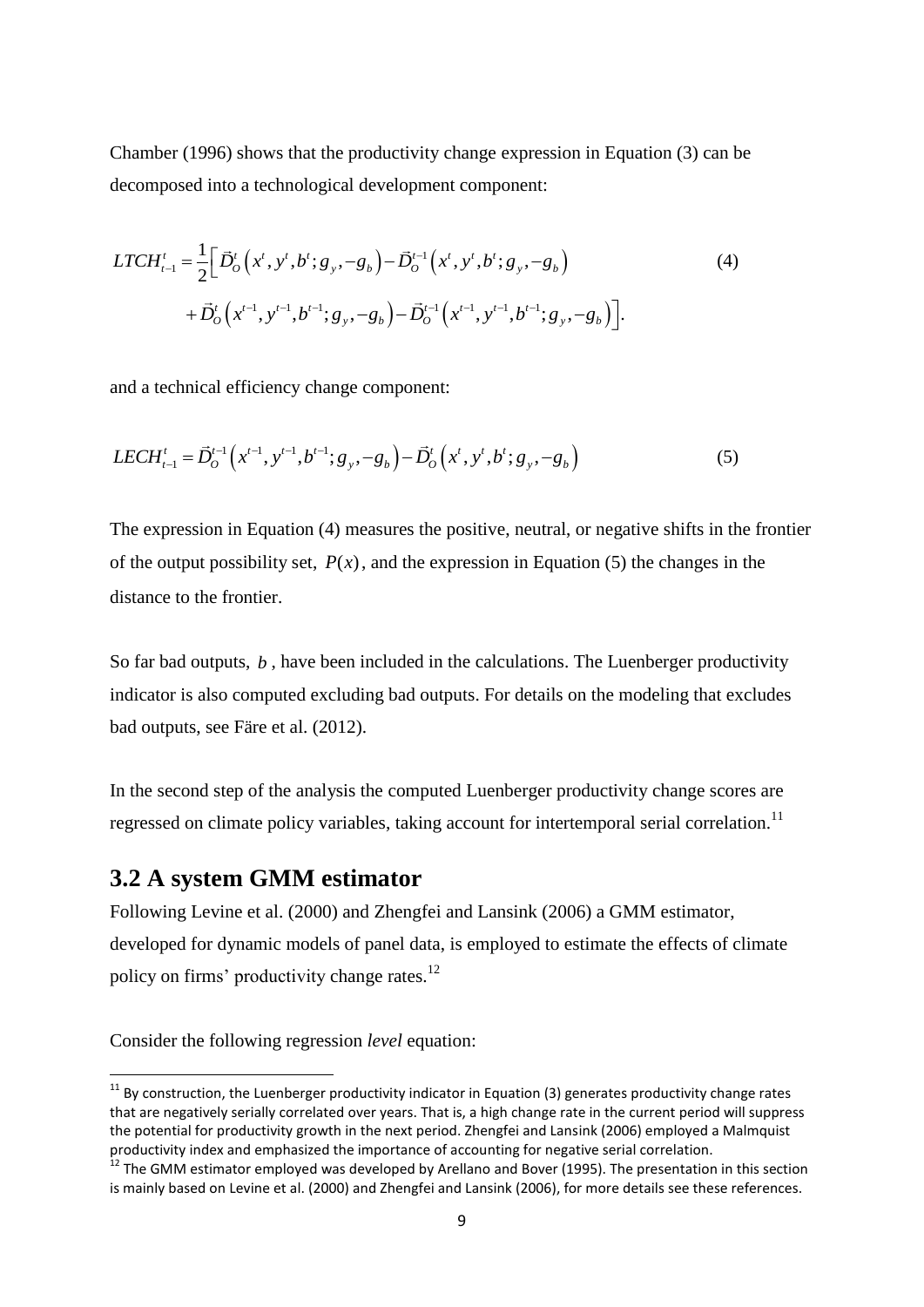$$
z_{kt} = \alpha z_{k,t-1} + \beta' W_{kt} + \eta_k + v_{kt}, \qquad z_{kt} = L_{k,t-1}^t, LTCH_{k,t-1}^t, LECH_{k,t-1}^t
$$
(6)

where  $z_{kt}$  denotes the previously calculated productivity indicators for firm  $k$  in year  $t$ , either total factor productivity,  $L_{k,t-1}^t$ , technological development  $LTCH_{k,t-1}^t$ *LTCH*<sup>*t*</sup><sub>*k*,*t*-1</sub></sub>, or technical efficiency change,  $LECH_{k,t-1}^t$ *LECH*<sup>*t*</sup><sub>*k*</sub>*t*<sub>-1</sub></sub>. *W*<sub>*kt*</sub> denotes the set of explaining variables such as climate policy variables and other,  $\eta_k$  the firm-specific effects, and  $v_{kt}$  the disturbance term. Finally, the lag,  $z_{k,t-1}$ , imposes the dynamic characteristics of the model, accounting for the intertemporal serial correlation problem.

The firm-specific effect,  $\eta_k$ , is eliminated by taking the first-difference of the level expression in Equation (6), which generates the following regression *difference* equation:

$$
z_{kt} - z_{k,t-1} = \alpha (z_{k,t-1} - z_{k,t-2}) + \beta'(W_{kt} - W_{k,t-1}) + (v_{kt} - v_{k,t-1})
$$
\n(7)

Variables are potentially endogenous, e.g., the first-difference disturbance  $(v_{k} - v_{k,t-1})$ , in Equation (7), is correlated with  $(z_{k,t-1} - z_{k,t-2})$  as  $z_{k,t-1}$  and  $v_{k,t-1}$  are correlated. Also, there may be explanatory variables that are potentially endogenous. Therefore, an instrument variable method must be used when estimating the difference equation (Zhengfei and Lansink, 2006), which implies the following moment conditions:

$$
E\left[z_{k,t-s}(v_{kt}-v_{k,t-1})\right] = 0, \text{ for } s = 2,...,(t-1); t = 3,...,T
$$
\n(8)

and

$$
E[W_{k,t-s}(v_{kt}-v_{k,t-1})]=0, \text{ for } s=2,...,(t-1); t=3,...,T
$$
\n(9)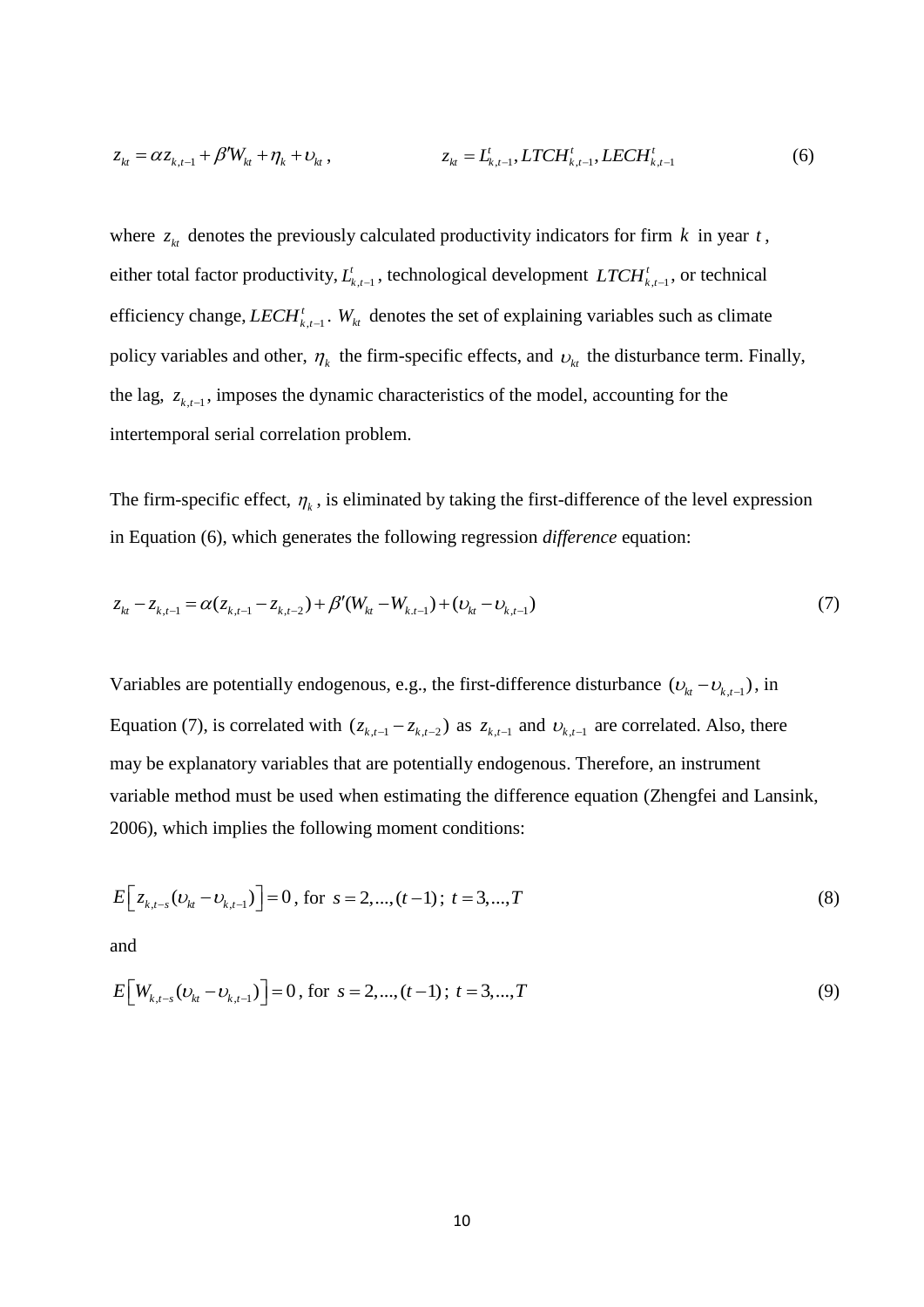respectively. This means that a proper instrument for  $(z_{k,2} - z_{k,3})$  and  $(W_{k,2} - W_{k,3})$  is  $(z_{k,2})$ and  $(W_{k,2})$ , respectively.<sup>13</sup> The GMM estimator based on Equation (7), and conditions (8) and (9) is by Levine et al. (2000) referred as to the difference GMM estimator, and was developed by Holtz-Eakin et al. (1988) and Arellano and Bond (1991). This estimator is associated with a weak instrument problem that induces finite sample biases, see, e.g., Alonso-Borrego and Arellano (1996), and Blundell and Bond (1998). To reduce this problem we follow Levine et al. (2000) and Zhengfei and Lansing (2006) and employ the system GMM estimator approach suggested by Arellano and Bover (1995). This estimator combines the regression Equations (6) and  $(7)$  with additional moment conditions in a system.<sup>14</sup>

Assuming that the series in the regression expression in Equation (6) are mean-stationary, i.e.,  $E\left[z_{k,t+p}\eta_k\right] = E\left[z_{k,t+q}\eta_k\right]$  and  $E\left[W_{k,t+p}\eta_k\right] = E\left[W_{k,t+q}\eta_k\right]$ , the differences of the right-hand side level variables in Equation (6),  $(z_{k,t-1} - z_{k,t-2})$  and  $(W_{kt-1} - W_{k,t-2})$ , are not correlated with the firm-specific effect,  $\eta_k$ .<sup>15</sup> This implies the additional moment conditions:

$$
E[(z_{k,t-s} - z_{k,t-s-1})(\eta_k + \nu_k)] = 0, \text{ for } s = 1
$$
\n(10)

and

**.** 

$$
E[(W_{k,t-s}-W_{k,t-s-1})(\eta_k+\nu_k)] = 0, \text{ for } s=1
$$
\n(11)

which means that the proper instrument variables for the level expression in Equation (6) are lagged differences,  $(z_{k,t-1} - z_{k,t-2})$  and  $W_{k,t-1} - W_{k,t-1}$ , of the corresponding variables,  $z_{kt}$  and  $W_{kt}$ , respectively.<sup>16</sup>

<sup>13</sup> The number of linear moment conditions increases with the number of periods according to *m* = (*T*-2)[(*T*-1)/2] (Arellano and Bond, 1991). In our case where the number of periods is 10 the number of instruments for each instrumented variable equals 36.

 $14$  The system GMM estimator may also suffer from the weak instrument problem, with resulting biased estimates (Bun and Windmeijer, 2010). However, the biasedness is not as serious as in the difference estimator case and  $\alpha$  < 0.8 indicates the problem to be minor.

<sup>&</sup>lt;sup>15</sup> The level variables,  $z_{k,t-1}$  and  $W_{kt}$  , may still be correlated with the firm-specific effect.

 $16$  Differently from instrumenting the difference equation, for the level equation only the most previous difference is used as instrument. This implies that the number of moment condition is *T*-2 = 8. In total, for the system GMM estimator the moment conditions for the lagged  $\zeta$  - variable is  $m = (T-2)[(T-1)/2] + T-2 = 44$ .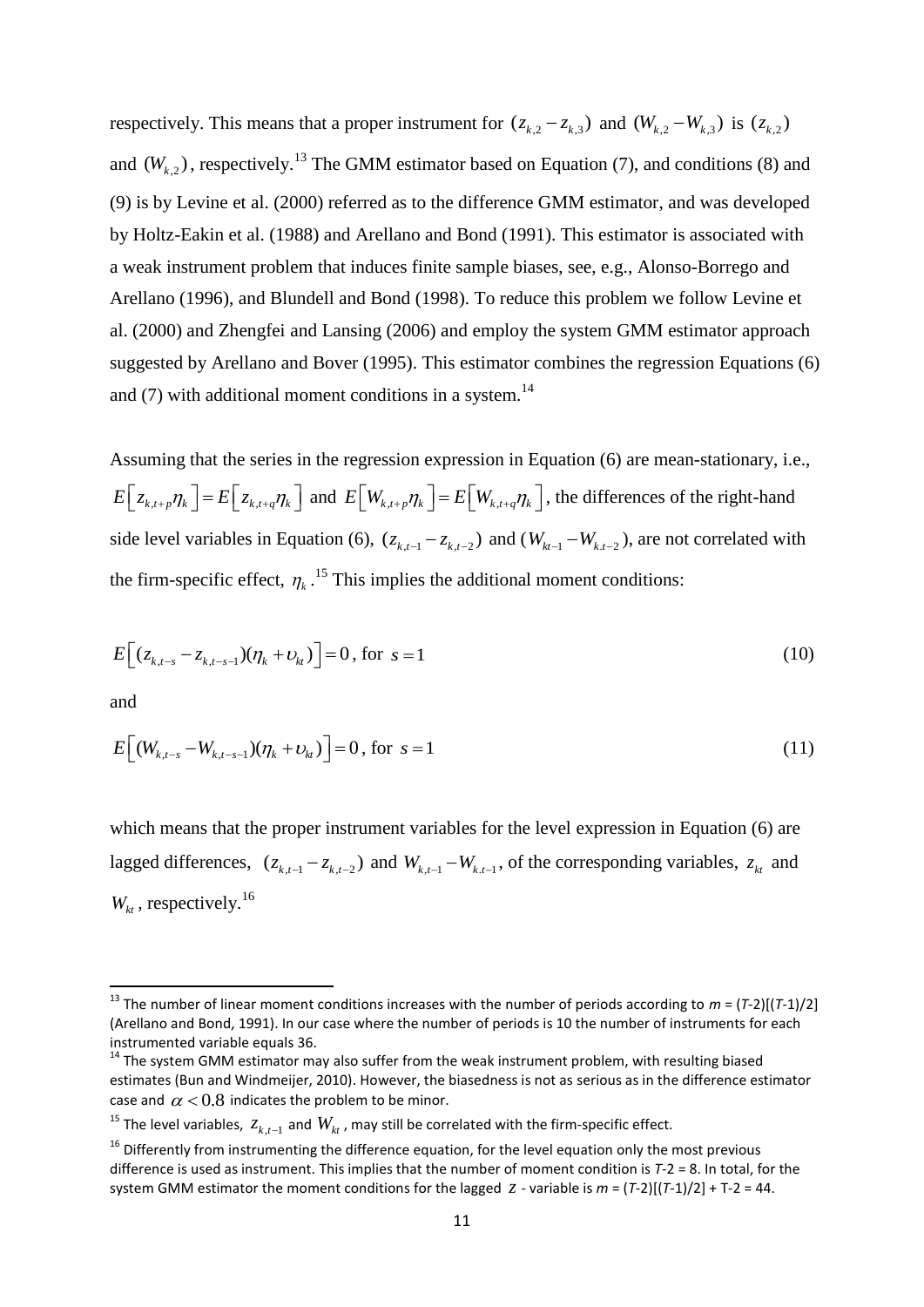## **4. Empirical specifications**

In this section the non-parametric data envelopment analysis (DEA) approach used to compute the Luenberger productivity indicators is described. The GMM estimator is then specified to explain variation in productivity change.

## **4.1 The DEA specification**

To estimate the two Luenberger productivity indicators, including and excluding bad outputs, a non-parametric linear programming technique is applied, i.e. DEA. As evident from Equation (3) we need to solve four maximization problems for each  $L_{t-1}$ <sup>t</sup>  $L_{t-1}$  indicator; two for within-period distance functions,  $Do^{t-1}(t-1)$  and  $Do^{t}(t)$ , and two for mixed-period distance functions,  $Do^{t-1}(t)$  and  $Do^{t}(t-1)$ .

From Equation (2) we know that the directional vector credits simultaneous expansion of good outputs and contraction of bad outputs, and when solving the maximization problems we explicitly assume a common direction for all observations, i.e.,  $g = (1, -1)$ . Producing a single good output and a single bad output,  $M = J = 1$ , the maximization problem for, e.g., the mixed-period distance function  $\vec{D}_0^t(t-1)$ , is then, for  $(x^k, y^k, b^k)$ ,  $k = 1, ..., K$  firms:

$$
\vec{D}_O^t\left(x^{k't-1}, y^{k't-1}, b^{k't-1}; 1, -1\right) = \max_{z_k} \beta \tag{12}
$$

s.t

$$
\sum_{k=1}^{K} z_k^t y_k^t \ge y_{k'}^{t-1} + \beta \cdot 1,\tag{i}
$$

$$
\sum_{k=1}^{K} z_k^t b_k^t = b_{k'}^{t-1} - \beta \cdot 1, \qquad (ii)
$$

$$
\sum_{k=1}^{K} z_k^t x_{kn}^t \le x_{k'n}^{t-1}, \qquad n = 1,...,N \,.
$$
 (iii)

$$
z_k^t \ge 0 \qquad k = 1, \dots, K \tag{iv}
$$

$$
\sum_{j=1} b_{kj} > 0, \qquad k = 1,...,K,
$$

and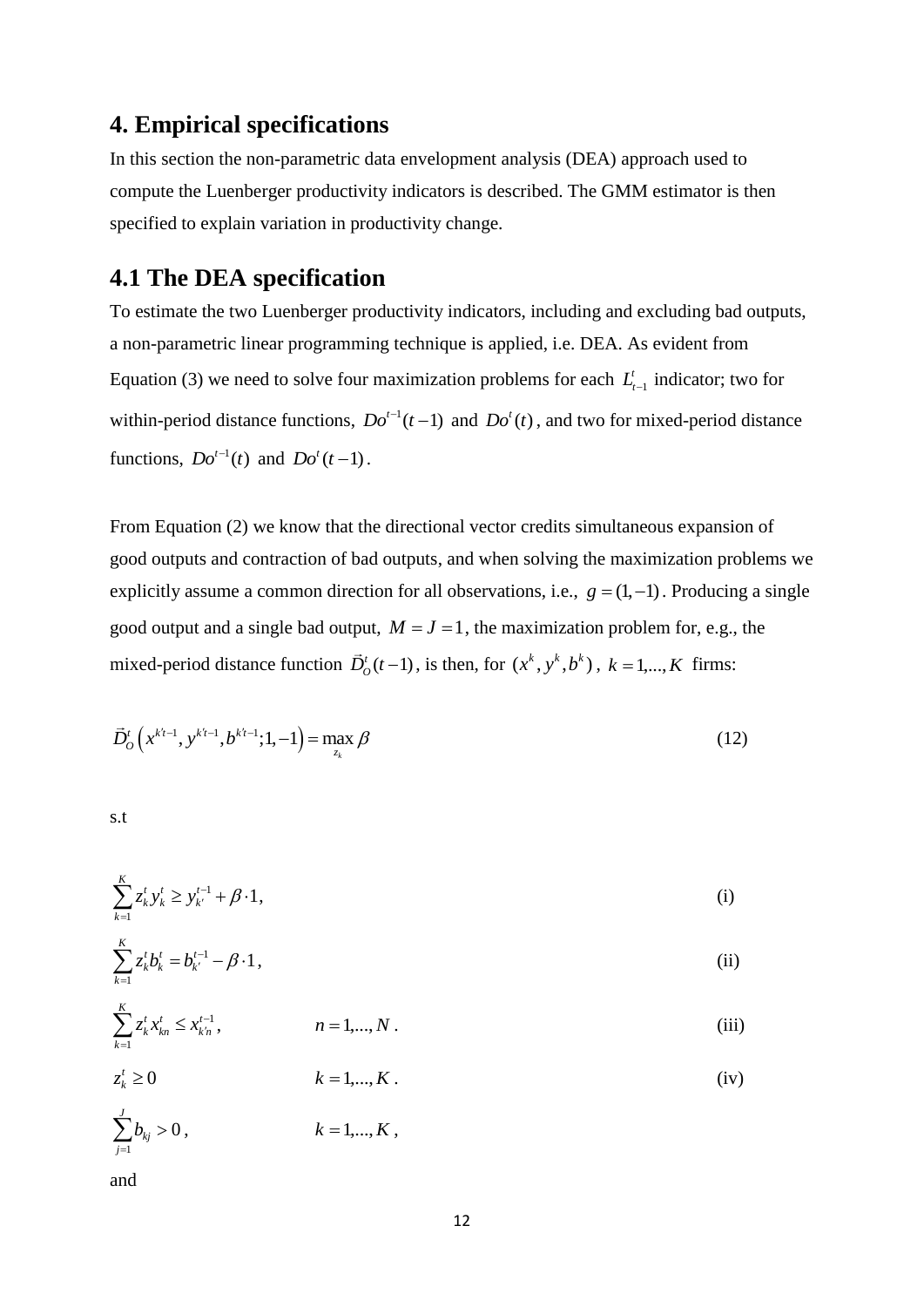$$
\sum_{k=1}^{K} b_{kj} > 0, \qquad j = 1,...,J
$$
 (v)

Constraints (i) and (ii) impose the axioms of the good output being strongly disposable, and the good and bad outputs being together weakly disposable. Inputs being strongly disposable are modeled by constraints (iii), and constraints (iv) impose constant returns to scale. Furthermore, nulljointness holds when the data comply with constraints (v). Finally, similarly to the maximization problem in (12), problems are solved for  $D_0^t(t)$ ,  $D_0^{t-1}(t-1)$ , and  $D_0^{t-1}(t)$ . Regarding details on excluding bad outputs in the optimization problems see Färe et al. (2012).

For the mixed period distance functions infeasible solutions may exist, especially for  $D^{t-1}(t)$ when observed data from period t is outside the output possibility set,  $P^{t-1}(x^t)$ . One way to reduce the number of infeasible solutions is to compute the reference technology on multiple period windows of data (see, e.g., Färe et al., (2001). Since this does not really handle the inherent characteristic of the Luenberger TFP indicator that generates infeasible solutions, especially when crediting emission reductions, we compute the reference technologies on contemporaneous data.<sup>17</sup>

Bad output is modeled as a single bad output in terms of a Bad Output Index (BOI) consisting of the weighted mean of carbon dioxide (CO2), sulfur dioxide (SO2) and nitrogen oxide (NOX), i.e.,  $BOI = \sum b_j \cdot (b_j / \sum b_j)$  $BOI = \sum_{j} b_j \cdot (b_j / \sum_{j} b_j)$ ,  $j = CO2$ , SO2, NOX.<sup>18</sup> Finally, the variables in the estimations are mean normalized, i.e.,  $x_{kn}^t/\overline{x}_n$  $x_{kn}^t / \bar{x}_n$ ,  $n = 1,...,N$ ,  $y_k^t$  $y_k^t / \overline{y}$ , and  $BOI_k^t / BOL$ , where the "bar" denotes the mean of the variable.

### **4.2 The econometric model**

1

To explicitly estimate the impact of climate policy on total factor productivity, technological development, and technical efficiency change, as specified in Equation (3), (4), and (5), respectively, the system GMM dynamic panel data approach (Zhengfei and Lansink, 2006) is used. That is, for  $z_{kt} = L_{k,t-1}^t$ , *LTCH*<sub> $k,t-1$ </sub>, *LECH*<sub> $k,t-1$ </sub>, the level equation in (6) is specified as:

 $^{17}$  This infeasible problem does not occur when excluding bad outputs from the productivity computation.

<sup>18</sup> Mean normalizing variables and using the BOI index also reduce the likelihood of the infeasible solutions.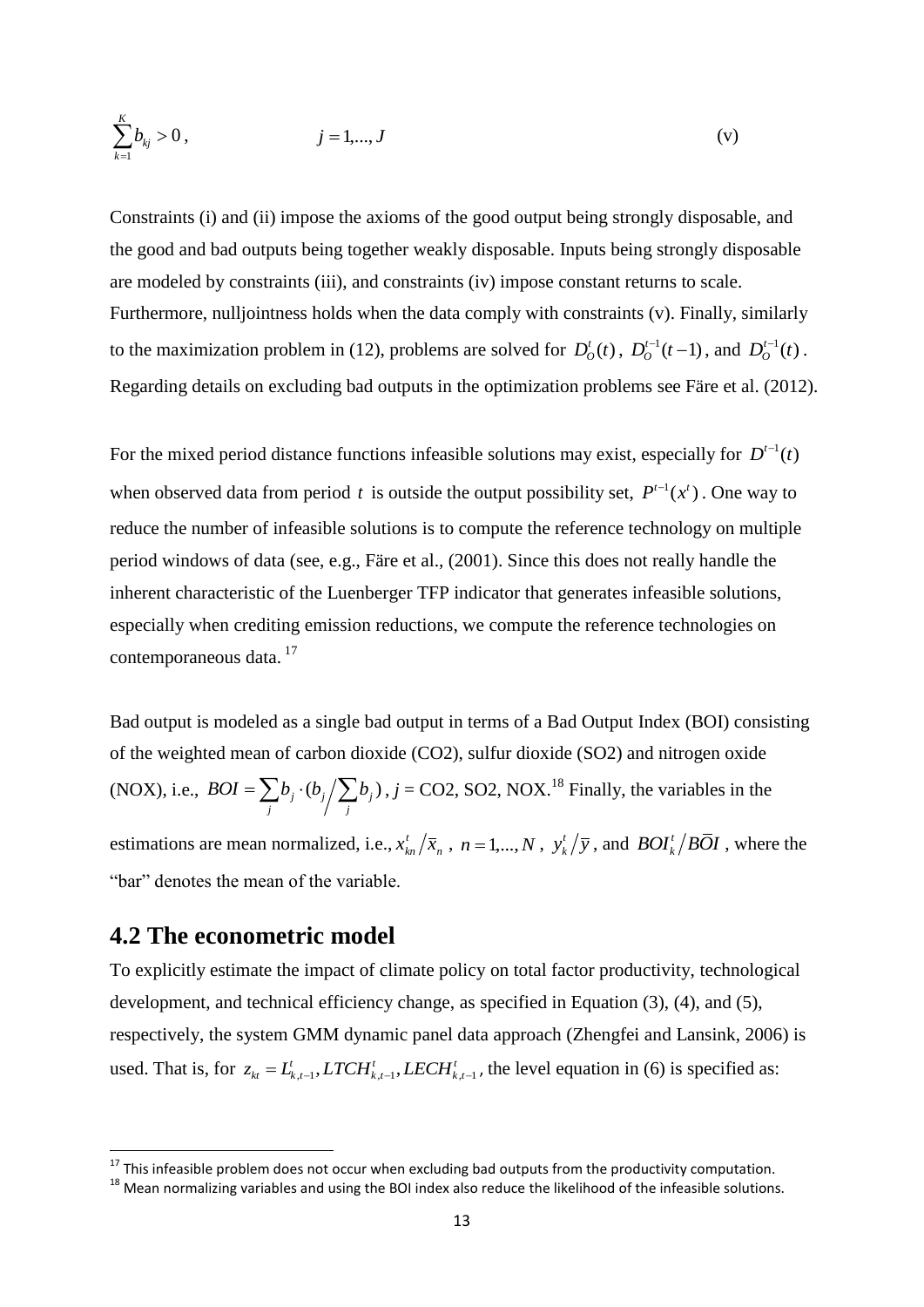$$
z_{kt} = \alpha z_{k,t-1} + \beta_1 ct \alpha x_{kt} + \beta_2 et \alpha x_{kt} + \beta_3 p E T S_{kt} + \beta_4 p E T S \nu o l_{kt}
$$
  
+  $\beta_5 p f f_{kt} + \beta_6 R \& D_{kt} + \beta_7 D_{pulp} + \beta_8 D_{paper} + \beta_9 T rend + \eta_k + v_{kt}$  (13)

where  $z_{kt}$  denotes either total factor productivity, technological development, or technical efficiency change indicators for firm  $k$  in year  $t$ . The lag,  $z_{k,t-1}$ , accounts for the intertemporal negative serial correlation problem. As a high positive change rate in the current period will suppress the potential for a positive change rate in the next period (Zhenfei and Lansink, 2006), we expect  $\alpha$  to have a negative sign. All the other variables refer to  $W_{kt}$  in Equation (6).

Variables capturing different climate policy measures are analyzed. That is,  $ctax_{kt}$  and  $etax_{kt}$ , captures CO2 and energy taxes actually paid by the firms.<sup>19</sup> The EU ETS is captured by  $pETS_{kt}$  being the yearly average price of allowances, and  $pETSvol_{kt}$ , the volatility of the ETS price.

Furthermore, a number of control variables are included.  $pf_{kt}$  is the price of fossil fuels, and we expect a positive impact on  $z_{kt}^i$ . *R&D* is modeled as a dummy variable that captures if firms have running environmental protection costs for research and development or not.<sup>20</sup> As pointed out by Fisher and Newell (2008), R&D efforts may complement price setting policy measures, and should have a positive effect in the long run. Here, modeled as having a short run effect, we expect a negative impact on  $z_{kt}^i$ . The dummies  $D_{pulp}$  and  $D_{paper}$  denote pulp and paper firms, respectively, and capture differences compared to a reference type of firms.<sup>21,22</sup> With the *Trend* variable we take into account a possible trend in productivity

<sup>19</sup> We think of the general relationship between *z*, climate and energy taxes, *t*, and price of fossil fuels, *p*, as follows:  $z = c + a(p+t) + bt + controls$ . This relationship can be rearranged as  $z = c + ap + (a+b)t + controls$ , where *a* is the pure price effect and *b* is the signaling effect. The signaling effect refers to the case when a tax change has a larger/smaller effect on dependent variable than a regular price change (in fossil fuels). See Brännlund et al. (2011) for a discussion and application.

<sup>&</sup>lt;sup>20</sup> In our data the R&D investments are given in SEK. However, the investments are relatively small with little variation. Modeling R&D by a dummy variable that captures whether there are costs of R&D or not excludes the possibility of capturing the long run effects of R&D.

 $^{21}$  As pointed out by Zhengfei and Lansink (2006), the system GMM allow for including time invariant variables, i.e., variables that only vary between firms.

 $^{22}$  Pulp firms are by Statistics Sweden categorized as SNI 2111, and paper and paperboard firms as SNI 2112. The reference type of firms is here categorized as SNI 2121, 2122, 2123, 2124, 2125, and includes, manufacture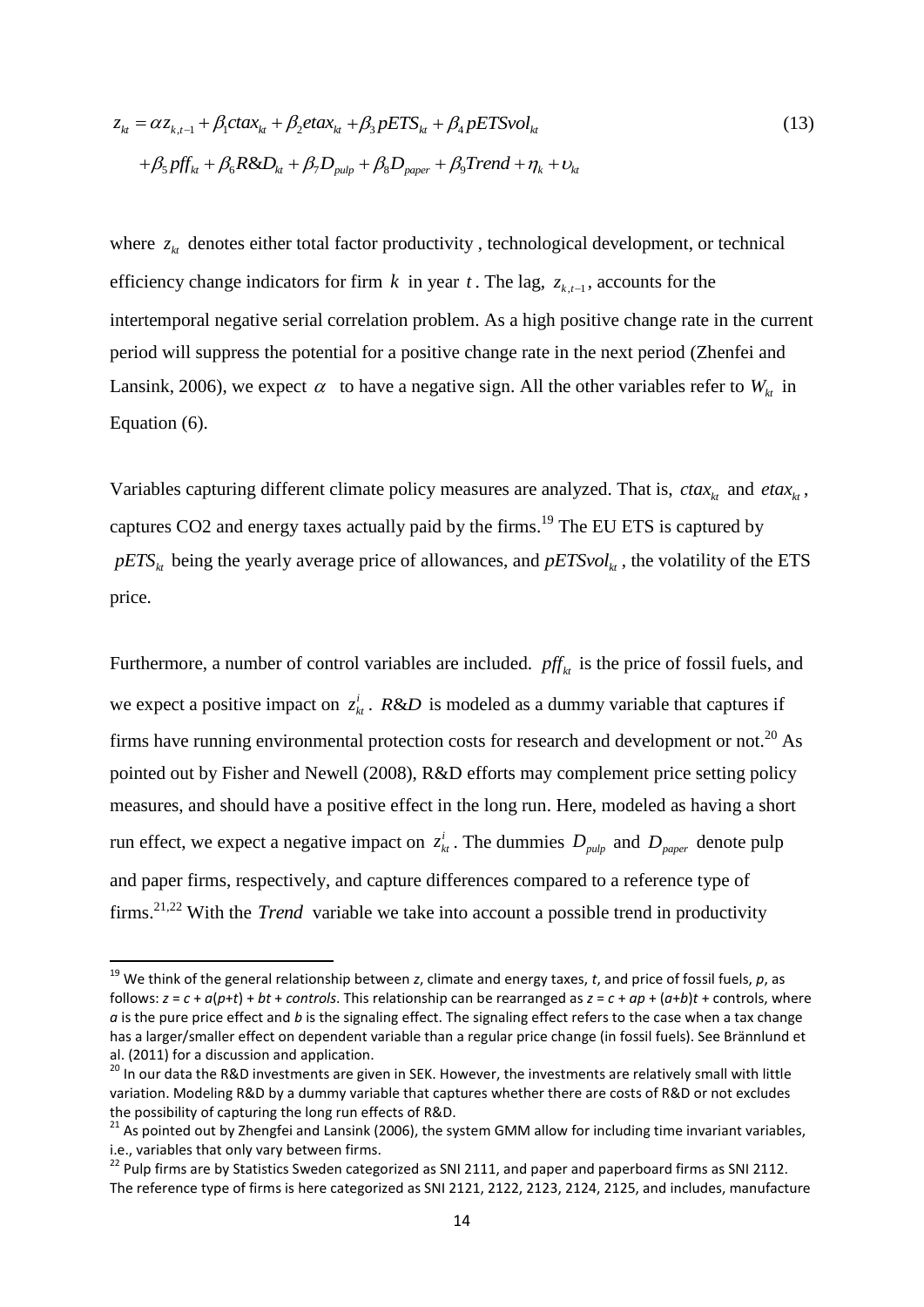development. The error term,  $\varepsilon_{kt} = \eta_k + v_{kt}$ , consists of an unobservable individual effect,  $\eta_k$ , and a random disturbance,  $v_{kt}$ . Finally, the parameters to be estimated are:  $\alpha$ , and  $\beta_1, ..., \beta_9$ .

To estimate the system of regressions given by Equations (6) to (11), and empirically illustrated by the level expression in Equation (13), the software package *plm* in R (Croissant and Millo, 2008) is used. Due to the construction of the system GMM estimator the data must cover at least four years continually for each firm.

### **5 Data**

1

The impacts of climate policy on Swedish pulp and paper firms' productivity is assessed using a unique set of firm level data collected and supplied by Statistics Sweden [\(www.scb.se\)](http://www.scb.se/), covering the period 1998 to 2008. The firms produce one good output, which is calculated by dividing the sales value at the firm level by a sector level producer price index. Produced as by-products to sales are three bad outputs measured in tons – carbon dioxide (CO2), sulfur dioxide (SO2), and nitrogen oxide (NOX). Inputs are the capital stock in  $MSEK<sub>1</sub><sup>23</sup>$  the number of employees, fossil fuels (coal, oil, natural gas and propane) and nonfossil fuels (electricity,  $24$  biofuels, heat) measured in MWh. The observed output and input quantities are used to compute the Luenberger productivity indicators in Equations (3) to (5).

Statistics Sweden use emission factors, associated to each fuel type, to create data on emissions. This poses a problem for local air pollutants, like SO2 and NOX, since individual plants might have invested in purification or measurement equipment to tune their combustion plants in order to decrease emissions. The emission factors are basically fixed coefficients that do not take into account that individual plants switch to cleaner technologies or tune old technology.<sup>25</sup> In addition, it is assumed that  $CO2$  emissions only derive from fossil fuels used in production. This means that biofuels are indirectly assumed to be carbon neutral. This

of corrugated paper and paperboard and of containers of paper and paperboard, household and sanitary goods and of toilet requisites, paper stationary, wallpaper, and other articles of paper and paperboard, respectively.

<sup>&</sup>lt;sup>23</sup> The capital stock is calculated from 1990 and onwards using firm level data on gross investment and applying the perpetual inventory method. The capital stock is assumed to be in steady state in 1990, which means that the initial value of the capital stock is equal to gross investment divided by the depreciation rate. The depreciation rate is set to 0.08 (see Brännlund and Lundgren, 2010).

<sup>&</sup>lt;sup>24</sup> Electricity is produced mainly from non-fossil fuel intense technologies, such as hydro, nuclear and wind. <sup>25</sup> However, using the bad output index softens this problem. CO2 is heavily dominating the development of the index because of its relative large magnitude in terms of emitted tons.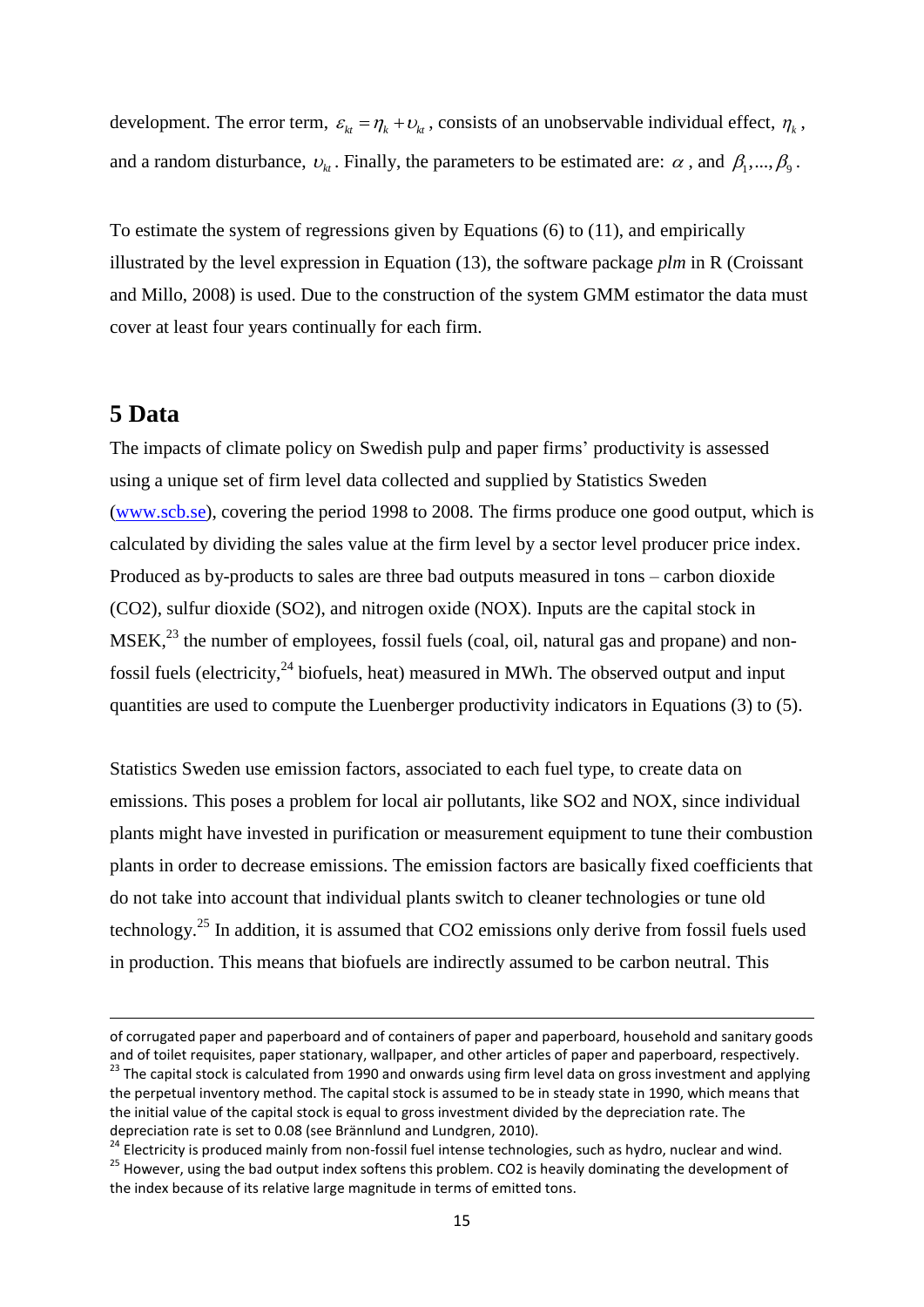approach will, e.g., referring to Lundgren and Marklund (2012b), underestimate CO2 emissions, at least in short or midterm depending on type of biofuel.<sup>26</sup>

In Equation (13) the  $ctax_{kt}$  and  $etax_{kt}$  variables capture CO2 and energy taxes in SEK/kWh paid by the firms, and  $pf_{kt}$  captures the variation in the price of fossil fuels.<sup>27</sup> In total we have an unbalanced panel of 1006 observations from 1998 to 2008. Descriptive statistics of the variables explained above are summarized in Table 1.

About 16 percent of greenhouse gas emissions from industrial combustion derive from the pulp and paper industry (Ministry of the environment, 2009). This industry has, however, undergone a shift from fossil fuels to an increased use of biofuels. That non-fossil fuels is an important input factor is apparent in Table 1. According to the table the energy tax payment is low. The energy tax on electricity use in industry was increased from 0 to 0,005 SEK/kWh in July 2004. This is in line with the EU minimum requirements. In 2005, the Program for improving energy efficiency in energy intensive industries (PFE) was introduced. The PFE allows plants participating in the program to be exempted from the energy tax on electricity. The energy tax on fossil fuels used in industry is today 0.024 SEK/kWh.

| Variables             | Units       | Mean       | <b>SD</b>  | Minimum | Maximum     |
|-----------------------|-------------|------------|------------|---------|-------------|
| Output                | <b>MSEK</b> | 1086.305   | 1734.428   | 9.470   | 14042.553   |
| CO <sub>2</sub>       | ton         | 21741.938  | 37578.105  | 1.065   | 236158.894  |
| SO <sub>2</sub>       | ton         | 32.760     | 62.205     | 0.000   | 448.842     |
| NOx                   | ton         | 53.665     | 98.442     | 0.001   | 541.763     |
| Capital               | <b>MSEK</b> | 858.789    | 1462.879   | 2.152   | 8203.496    |
| Labor                 | Workers     | 422.404    | 597.908    | 9.000   | 5869.000    |
| <b>Fossil fuels</b>   | <b>MWh</b>  | 81028.227  | 138289.775 | 3.984   | 862354.130  |
| Non-fossil fuels      | <b>MWh</b>  | 415054.457 | 844452.090 | 36.000  | 5588577.756 |
| $CO2$ tax             | SEK/kWh     | 0.041      | 0.188      | 0.000   | 2.611       |
| Energy tax            | SEK/kWh     | 0.001      | 0.002      | 0.000   | 0.033       |
| Fossil fuel price     | SEK/kWh     | 0.417      | 0.221      | 0.101   | 1.904       |
| Non-fossil fuel price | SEK/kWh     | 0.352      | 0.178      | 0.044   | 1.044       |

Table 1: Descriptive statistics, the Swedish pulp and paper industry 1998 - 2008 (in 2008 SEK)

<sup>&</sup>lt;sup>26</sup> There is a growing debate on what sometimes is referred to as a "climate accounting error", see, e.g., Haberl et al. (2012), Lundgren and Marklund (2012c), Cherubini et al. (2011), and Searchinger et al. (2009).

<sup>&</sup>lt;sup>27</sup> The price of fossil fuels is derived as the total cost of fossil fuels divided by the use of fossil fuels.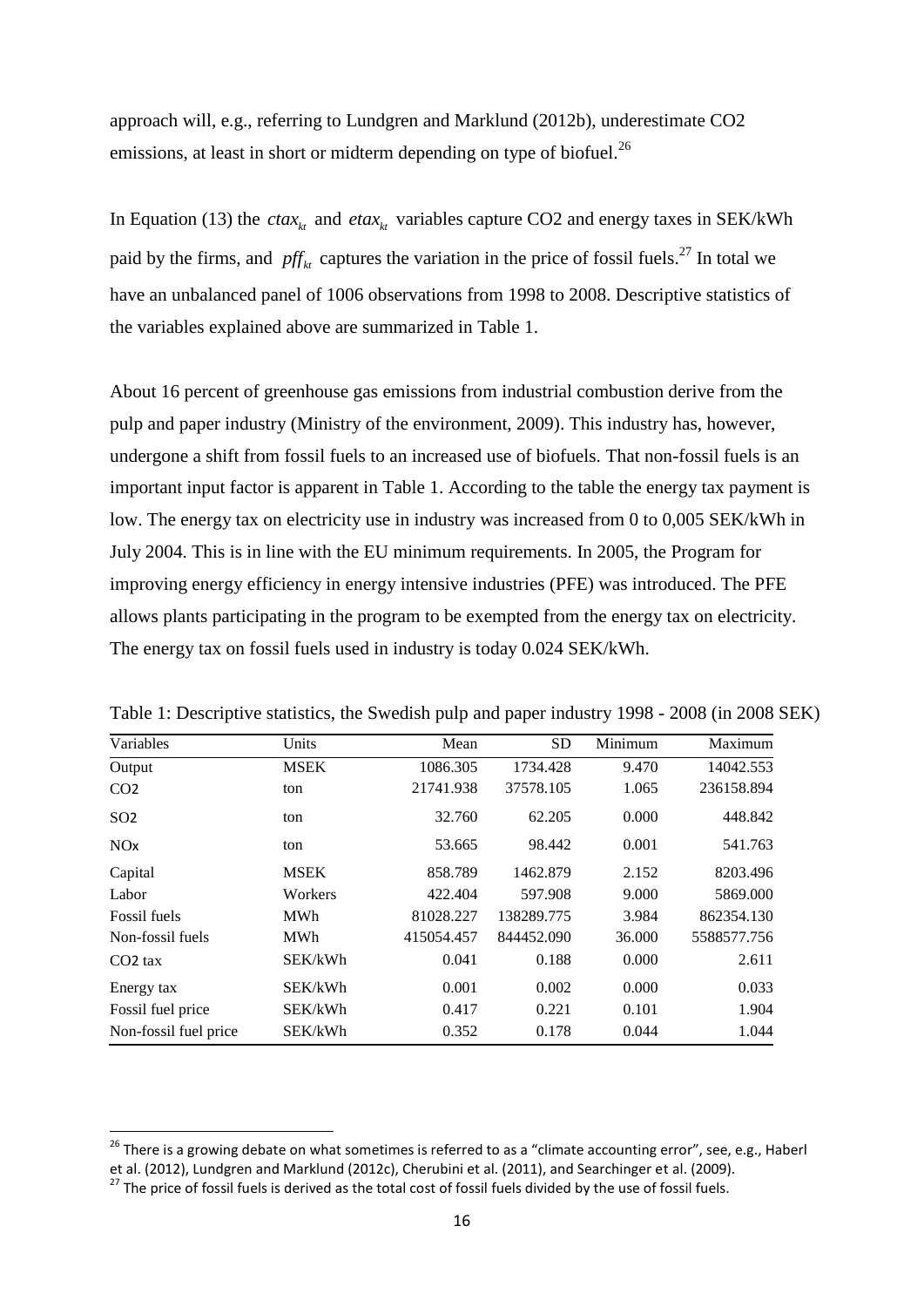Figure 1 illustrates how the CO2 taxes, paid by the firms, and the fossil fuel price (net of the CO2 tax) has developed during the period of the analysis. It is apparent that in real terms the CO2 tax has increased marginally while the price on fossil fuels has increased substantially.



Figure 1. Fossil fuel price and CO2 tax, 1995-2008 (in 2008 SEK)

The ETS variables in Equation (13) are calculated from monthly price data in Euro per ton from BlueNext publications, Tendance Carbone [\(www.bluenext.eu\)](http://www.bluenext.eu/). The average prices per ton in 2005, 2006, 2007, and 2008 amounted to SEK 232.92, 171.76, 6.17, and 195.12, respectively, which in SEK per kWh corresponds to  $0.0604$ ,  $0.0448$ ,  $0.0016$  and  $0.0505$ <sup>28</sup>. The low price in 2007 can be explained by the fact that the first trading period ended 2007 and that allowances could not be saved for the next trading period. The price volatilities in kWh were calculated from monthly variations, as the standard deviations of the means above, and are correspondingly 0.0003, 0.0014, 0.0002, and 0.0016. The prices are adjusted to 2008 prices by using the Pulp and Paper producer price index.

## **6 Results**

1

The purpose of this paper is to analyze price setting climate policy measures and their potential to create incentives for productivity development. Productivity indicators, measuring

<sup>&</sup>lt;sup>28</sup> The annual exchange rate (Euro/SEK) was for 2005 to 2008 approximately SEK 9, see the Swedish Riksbank, [http://www.riksbank.se/en/.](http://www.riksbank.se/en/)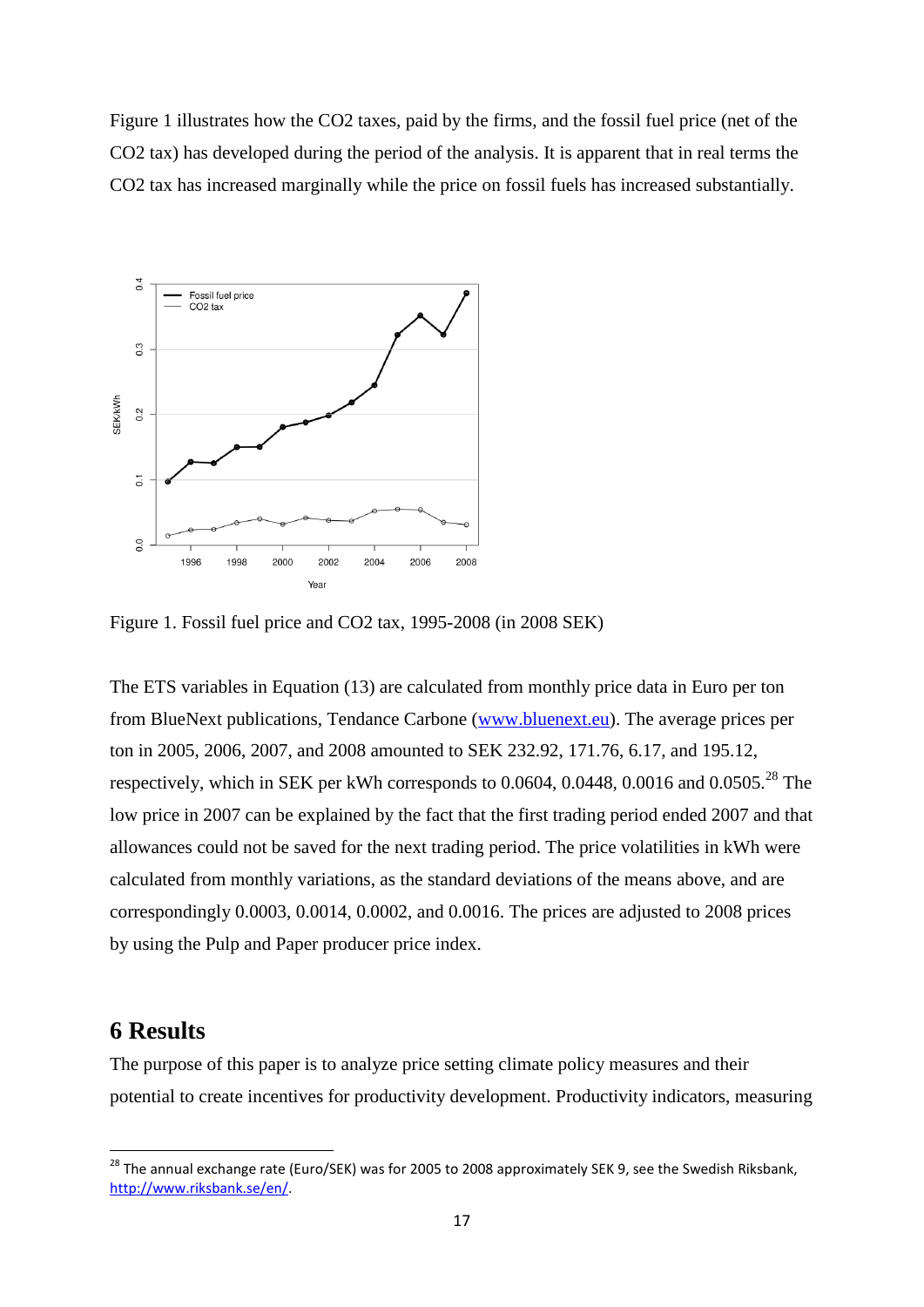total factor productivity growth, separated into technological development and technical efficiency, are first computed using DEA. These indicator variables are then regressed on environmental policy instrument using a system GMM estimator approach.

## **6.1 Productivity development**

The estimated Luenberger indicators, Equations (3) to (5), are divided by the observed value of good output, which results in estimates measuring total factor productivity change, technological development and technical efficiency change in terms of proportional change to good output, i.e.,  $L_{t-1}^t/y^t$ ,  $LTCH_{t-1}^t/y^t$ , and  $LECH_{t-1}^t/y^t$ , respectively. The Pulp and paper firms' accumulated development of total factor productivity and its components are displayed for the period 1999 to 2008 in Figure 2a and  $2b$ .<sup>29</sup>



Figure 2a. Productivity growth – Ignoring bad outputs

1

<sup>&</sup>lt;sup>29</sup> The number of observations drops from 1006 to 764 due to infeasible solutions in the case of including bad outputs.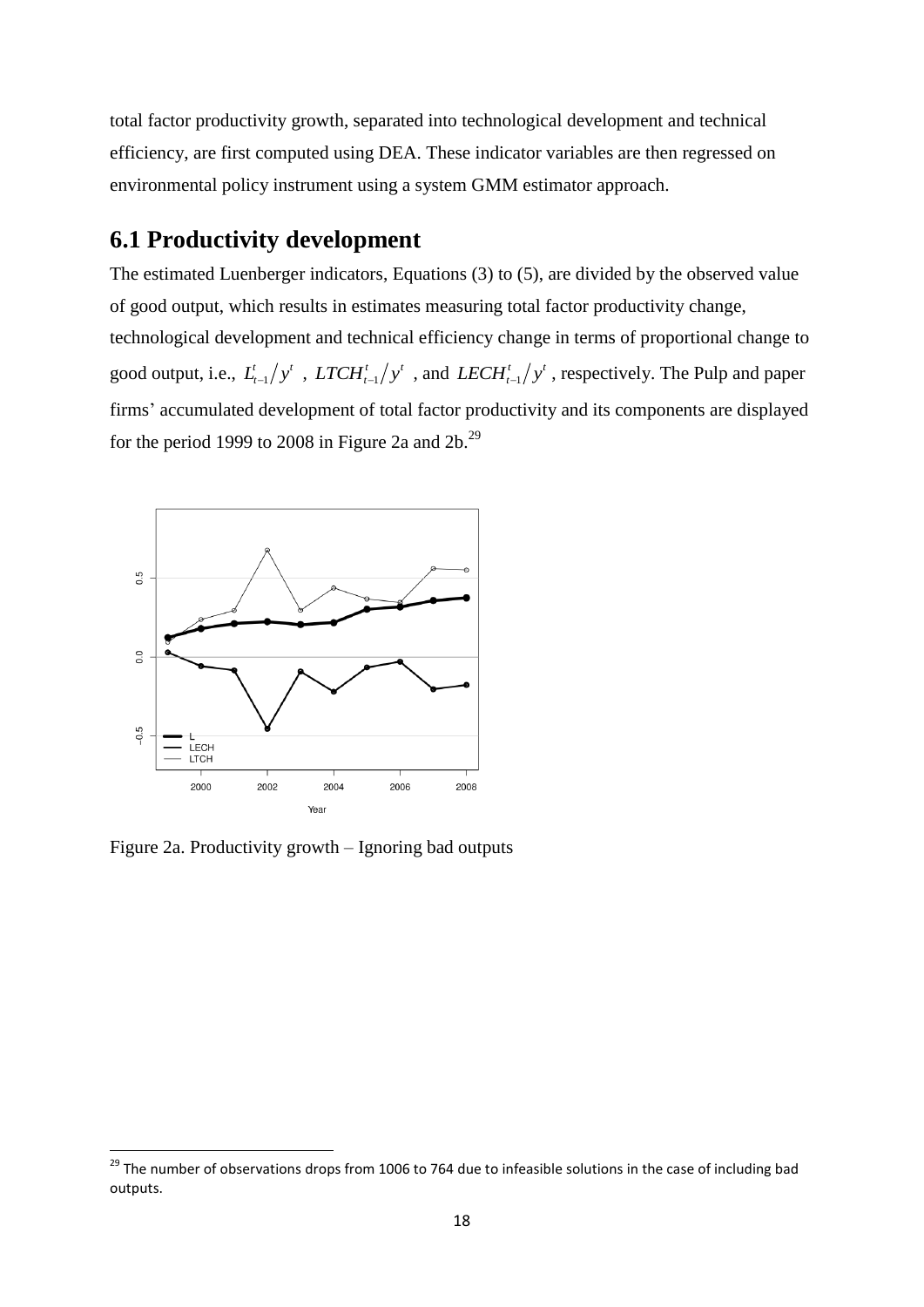

Figure 2b. Productivity growth – Including bad outputs

1

The figures illustrate that productivity grew mainly due to technological development, regardless of including or excluding bad outputs in the productivity estimations. It is also evident that productivity growth is higher when ignoring that emissions are generated.<sup>30</sup>

## **6.2 Effects of environmental policy on productivity**

The results from estimating the system GMM estimator, Equations (6) and (7), using the moment conditions (8) to (11), are provided in Table 2a and 2b in terms of full system GMM estimations. Table 2a displays the results when bad outputs are excluded and Table 2b when they are included.

 $30$  Färe et al. (2012) also present this result for the Swedish pulp and paper industry. However, for manufacturing as a whole (12 sectors) they found that the estimated total factor productivity growth is lower when ignoring emissions. Färe et al. (2001) and Weber and Domazlicky (2001) found that the estimated total factor productivity growth in the U.S., state level manufacturing, is lower when ignoring emissions.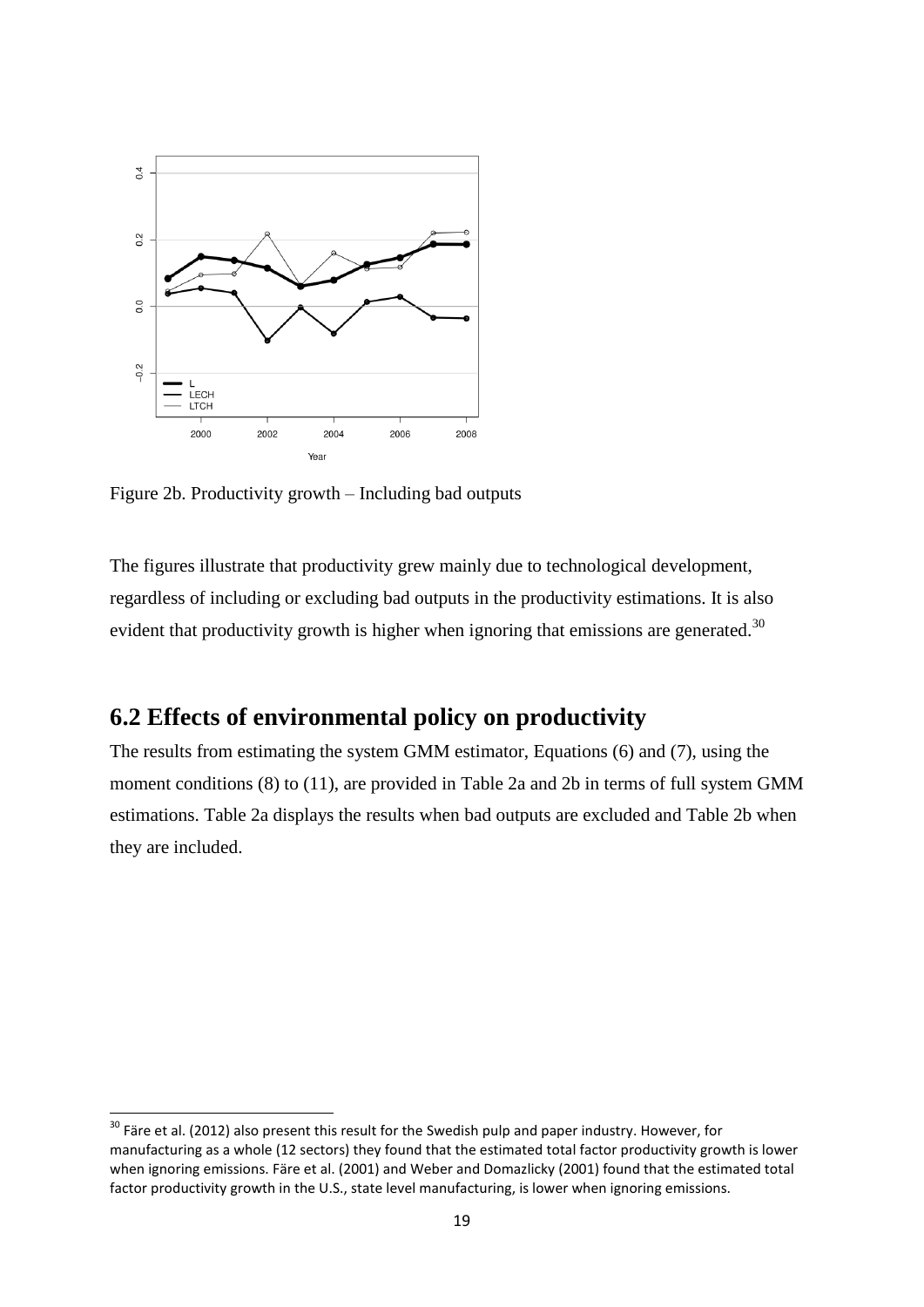| Dependent variable: $z_t$ |             | Sample period: 1999-2008 (90 firms) |             |  |
|---------------------------|-------------|-------------------------------------|-------------|--|
| Independent variable      | L           | <b>LTCH</b>                         | <b>LECH</b> |  |
| $z_{t-1}$                 | $-0.1098*$  | $-0.3189***$                        | $-0.186***$ |  |
|                           | $(-1.7297)$ | $(-8.5433)$                         | $(-3.2231)$ |  |
| $CO2$ tax                 | $0.5483**$  | $-0.0958$                           | $0.4443***$ |  |
|                           | (2.1296)    | $(-0.3807)$                         | (2.6741)    |  |
| Energy tax                | 1.2171      | $-3.8492$                           | 4.1804      |  |
|                           | (0.2114)    | $(-0.9388)$                         | (0.7436)    |  |
| ETS price                 | 1.412*      | $-2.4989***$                        | 4.487***    |  |
|                           | (1.8239)    | $(-4.2579)$                         | (3.7475)    |  |
| ETS price volatility      | $-4.3529*$  | $-1.5149$                           | $-2.8134$   |  |
|                           | $(-1.9115)$ | $(-1.0382)$                         | $(-0.9762)$ |  |
| Fossil fuel price         | 0.1449      | $0.1297***$                         | 0.0781      |  |
|                           | (1.3245)    | (3.7175)                            | (0.5231)    |  |
| FoUKost                   | $-0.0183$   | $-0.1495*$                          | $-0.0345$   |  |
|                           | $(-0.8483)$ | $(-1.6854)$                         | $(-1.4166)$ |  |
| Pulp firm                 | 0.01        | $-0.0276$                           | $-0.0248$   |  |
|                           | (0.3094)    | $(-0.8233)$                         | $(-0.5378)$ |  |
| Paper firm                | 0.0169      | $-0.0313$                           | $-0.0207$   |  |
|                           | (0.5807)    | $(-0.7533)$                         | $(-0.8096)$ |  |
| Time                      | $-0.005$    | $-0.0033$                           | $-0.0131$   |  |
|                           | $(-0.683)$  | $(-0.108)$                          | $(-1.1927)$ |  |
| Sargan test               |             |                                     |             |  |
| chisq $(df=52)$           | 55.7253     | 76.3092                             | 63.1919     |  |
| $p$ -value                | 0.3365      | 0.0197                              | 0.1375      |  |
| AR(2)                     |             |                                     |             |  |
| statistic                 | $-0.4658$   | $-0.5021$                           | 0.6071      |  |
| $p$ -value                | (0.3207)    | (0.3078)                            | (0.2719)    |  |
| No. of observations       | 1006        | 1006                                | 1006        |  |

| Table 2a: Summarized result – Policy effects on productivity (excluding bad output) |  |  |  |  |
|-------------------------------------------------------------------------------------|--|--|--|--|
|-------------------------------------------------------------------------------------|--|--|--|--|

*Notes*: values in parentheses are *t*-values. The results are estimated using the plm package for R.

Following Windmeijer (2005), robust standard errors corrected for finite sample bias are used.

\*, \*\*, and \*\*\* represent significance at the 10, 5, 1% levels, respectively.

Sargan is a test of the overidentifying restrictions.

L: total factor productivity, LECH: efficiency change, LTCH: technological change.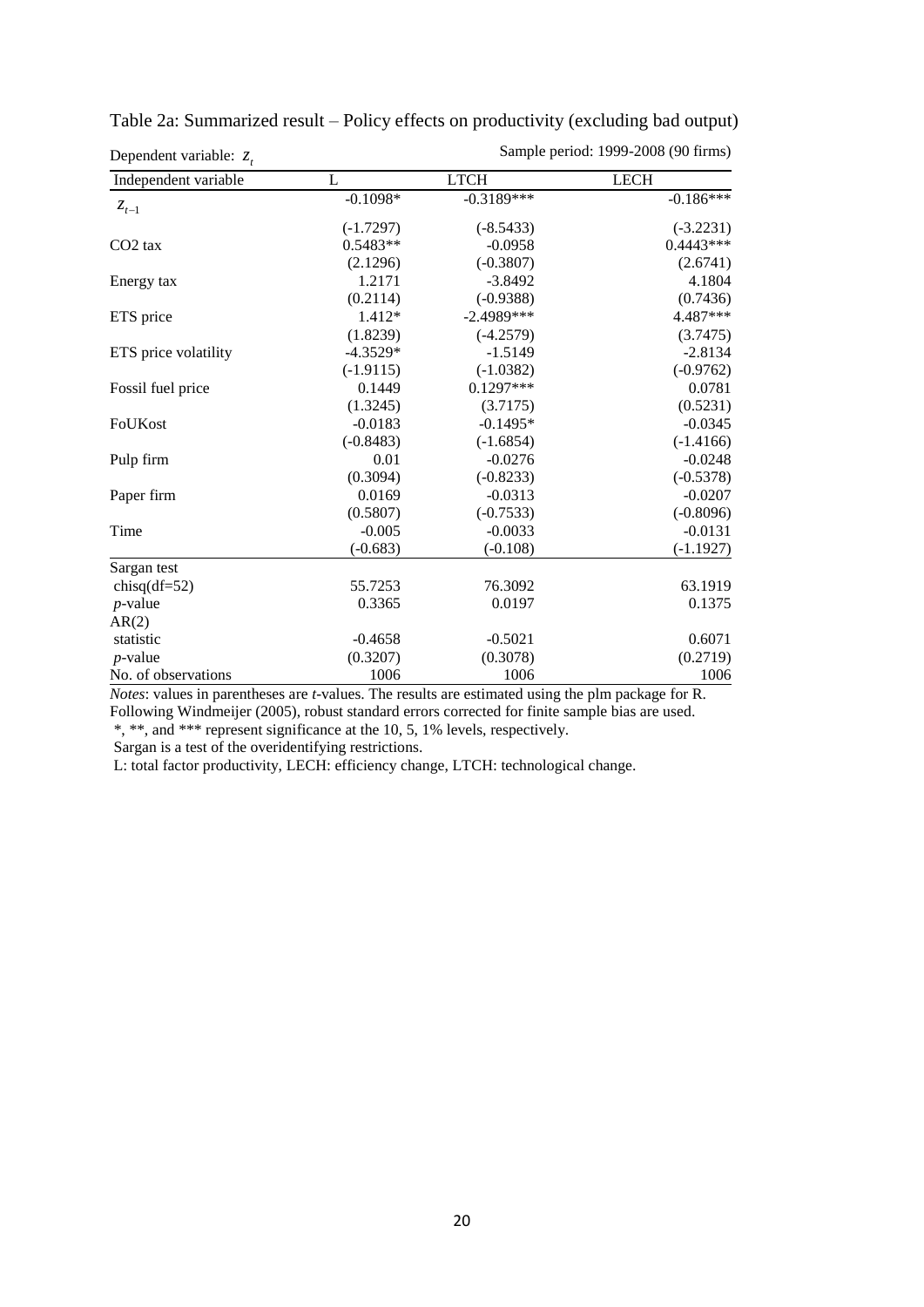| Dependent variable: $z_t$ |              | Sample period: 1999-2008 (74 firms) |              |  |
|---------------------------|--------------|-------------------------------------|--------------|--|
| Independent variable      | L            | <b>LTCH</b>                         | <b>LECH</b>  |  |
| $z_{t-1}$                 | $-0.1257$    | $-0.3487***$                        | $-0.2207***$ |  |
|                           | $(-1.6336)$  | $(-7.1457)$                         | $(-3.012)$   |  |
| $CO2$ tax                 | 0.0774       | $-0.0042$                           | 0.0665       |  |
|                           | (1.3252)     | $(-0.2365)$                         | (1.1338)     |  |
| Energy tax                | 8.5839       | $-0.2604$                           | 7.5272       |  |
|                           | (1.2305)     | $(-0.0703)$                         | (1.0782)     |  |
| ETS price                 | 1.2319       | $-0.7116**$                         | 2.3186***    |  |
|                           | (1.3934)     | $(-2.4492)$                         | (2.9222)     |  |
| ETS price volatility      | $-3.2876$    | $-0.8968$                           | $-2.5555$    |  |
|                           | $(-1.2659)$  | $(-1.3952)$                         | $(-1.151)$   |  |
| Fossil fuel price         | 0.0941       | $-0.0533$                           | 0.1884       |  |
|                           | (0.8475)     | $(-1.557)$                          | (1.2274)     |  |
| FoUKost                   | $-0.0596***$ | $-0.0079$                           | $-0.0455$    |  |
|                           | $(-2.7851)$  | $(-0.4012)$                         | $(-1.56)$    |  |
| Pulp firm                 | 0.0209       | 0.0368                              | 0.0027       |  |
|                           | (0.6218)     | (1.0971)                            | (0.0831)     |  |
| Paper firm                | $0.0443*$    | $0.0241**$                          | $0.0426*$    |  |
|                           | (1.9454)     | (2.2189)                            | (1.7423)     |  |
| Time                      | $-0.0058$    | $0.0073**$                          | $-0.0173$    |  |
|                           | $(-0.6497)$  | (2.2308)                            | $(-1.4859)$  |  |
| Sargan test               |              |                                     |              |  |
| chisq $(df=52)$           | 55.5276      | 61.7971                             | 57.1289      |  |
| $p$ -value                | 0.3433       | 0.143                               | 0.2904       |  |
| AR(2)                     |              |                                     |              |  |
| statistic                 | 0.2549       | 0.9045                              | $-0.2533$    |  |
| $p$ -value                | (0.3994)     | (0.1829)                            | (0.4)        |  |
| No. of observations       | 764          | 764                                 | 764          |  |

Table 2b: Summarized result – Policy effects on Eco-productivity (including bad output)

*Notes*: values in parentheses are *t*-values. The results are estimated using the plm package for R.

Following Windmeijer (2005), robust standard errors corrected for finite sample bias are used.

\*, \*\*, and \*\*\* represent significance at the 10, 5, 1% levels, respectively.

Sargan is a test of the overidentifying restrictions.

L: total factor productivity, LECH: efficiency change, LTCH: technological change.

For efficient estimates, an important identifying assumption for the system GMM estimator approach is that the errors,  $v_{kt}$ , in the level Equation (6) are not serially correlated. Testing for no serial correlation in  $v_{kt}$  (the null hypothesis) is done by testing for no second-order serial correlation in the differenced residuals,  $v_{kt} - v_{kt-1}$ , in Equation (7) (Zhengfei and Lansink, 2006). Furthermore, to ensure that the GMM estimates are consistent, a Sargan test of the validity of instruments analyzes the sample analogue of the moment conditions (Levine et al., (2000) (no over-identifying restrictions is the null hypothesis). As Table 2a and 2b reveals, the AR(2) test show no evidence for serial correlation. However, the Sargan test reveals that there are over-identifying restrictions in the model explaining variation in technological development when ignoring emissions in productivity measurement. That is, the instruments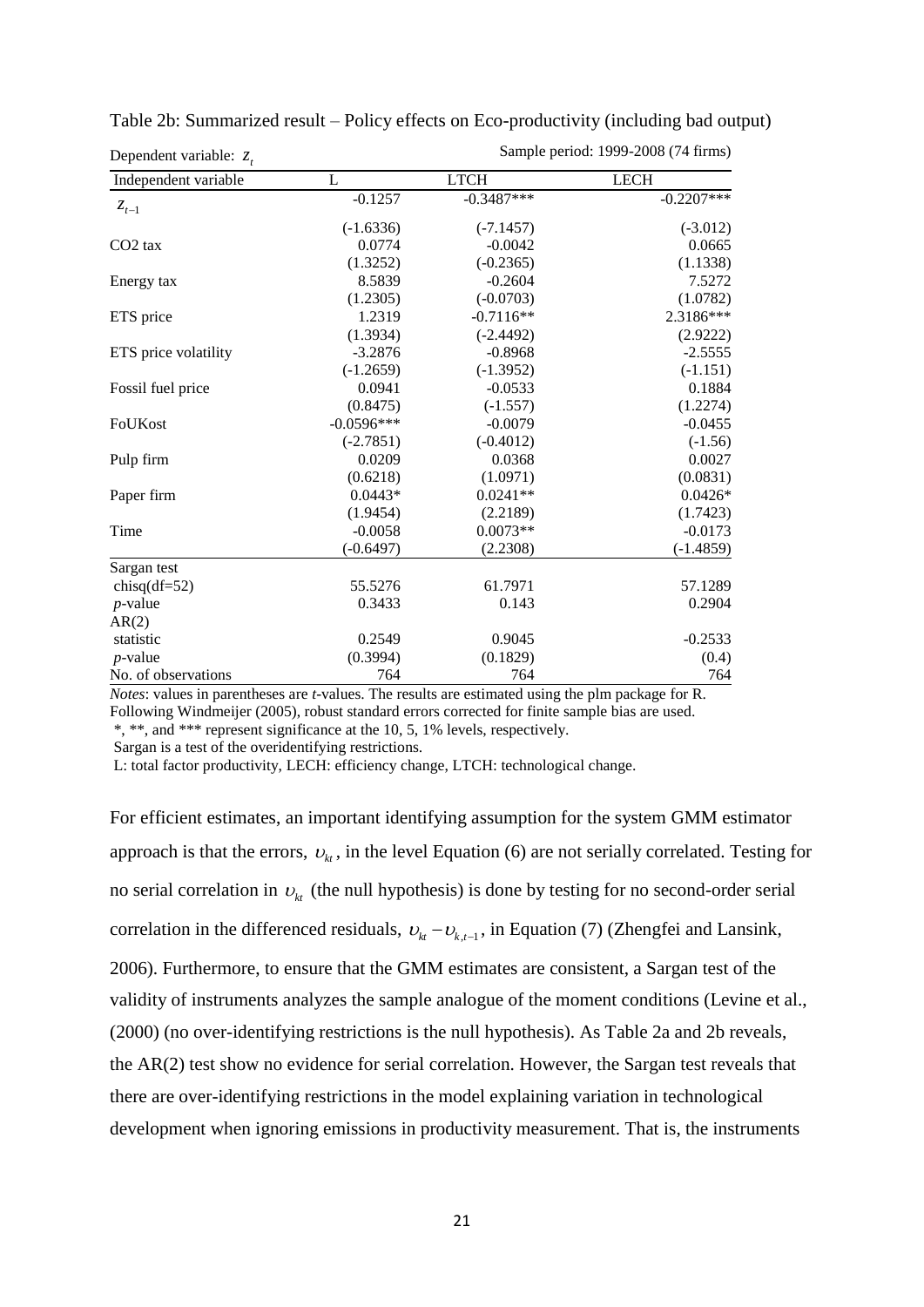for  $(z_{kt})$  and  $(z_{kt} - z_{k,t-1})$  in Equations (6) and (7), respectively, could be correlated with  $(v_{kt} - v_{k,t-1})$  and  $(v_{kt})$ . This implies that the estimates for LTCH may not be consistent.

Furthermore, the results in Tables 2a and 2b show that there is no weak instrument problems causing biased estimates, as the estimates for the lagged *z*-variable are smaller than 0.80 (Bun and Windmeijer, 2010).

When bad output is excluded from the estimation the CO2 tax has a positive effect on total factor productivity which is driven by the positive effect on technical efficiency change. This contradicts the results in Lundgren and Marklund (2010, 2012a), where a negative impact of CO2 taxation on the profit technical efficiency level is found in the Pulp and paper industry (for the period 1990-2004). Commins et al. (2011) find that total factor productivity accelerates with higher carbon and energy taxes (added together). Their TFP measure, however, captures the components of output that arises from factors other than capital and labor, which is often regarded as the impact of technology innovation on firm performance. On the contrary, Brännlund and Lundgren (2010) find that the technological development that occurs in the Swedish manufacturing sector is independent of, or slows down due to, the CO2 tax. When bad outputs are included in our analysis, however, the CO2 tax has no effect on the productivity measures.

The EU ETS price has a positive effect on technical efficiency change and a negative effect on technological development during 2005 to 2008 regardless if bad output is included or not in the TFP measure. This is in line with the results by Commins et al. (2011) which find that the effect of EU ETS on productivity, in their case basically technological development, is negative. Anger and Oberndorfer (2008) do not find an effect of the relative allocation of emission allowances on firm revenue and employment in 2005. All three analyses cover the experimental phase of the EU ETS and are in that respect indicative.

To get an overview on how companies perceive and act under the EU ETS the Swedish EPA sent out a questionnaire in April 2006 to all Swedish plants included in EU ETS (Swedish EPA,  $2007$ ).<sup>31</sup> One important finding was that the share of inactive plants was large. As much

1

 $31$  In total 426, out of 612, firms answered the questionnaire, 381 belonged to the energy sector and 45 to the industry sector of which 26 firms were from the pulp and paper industry.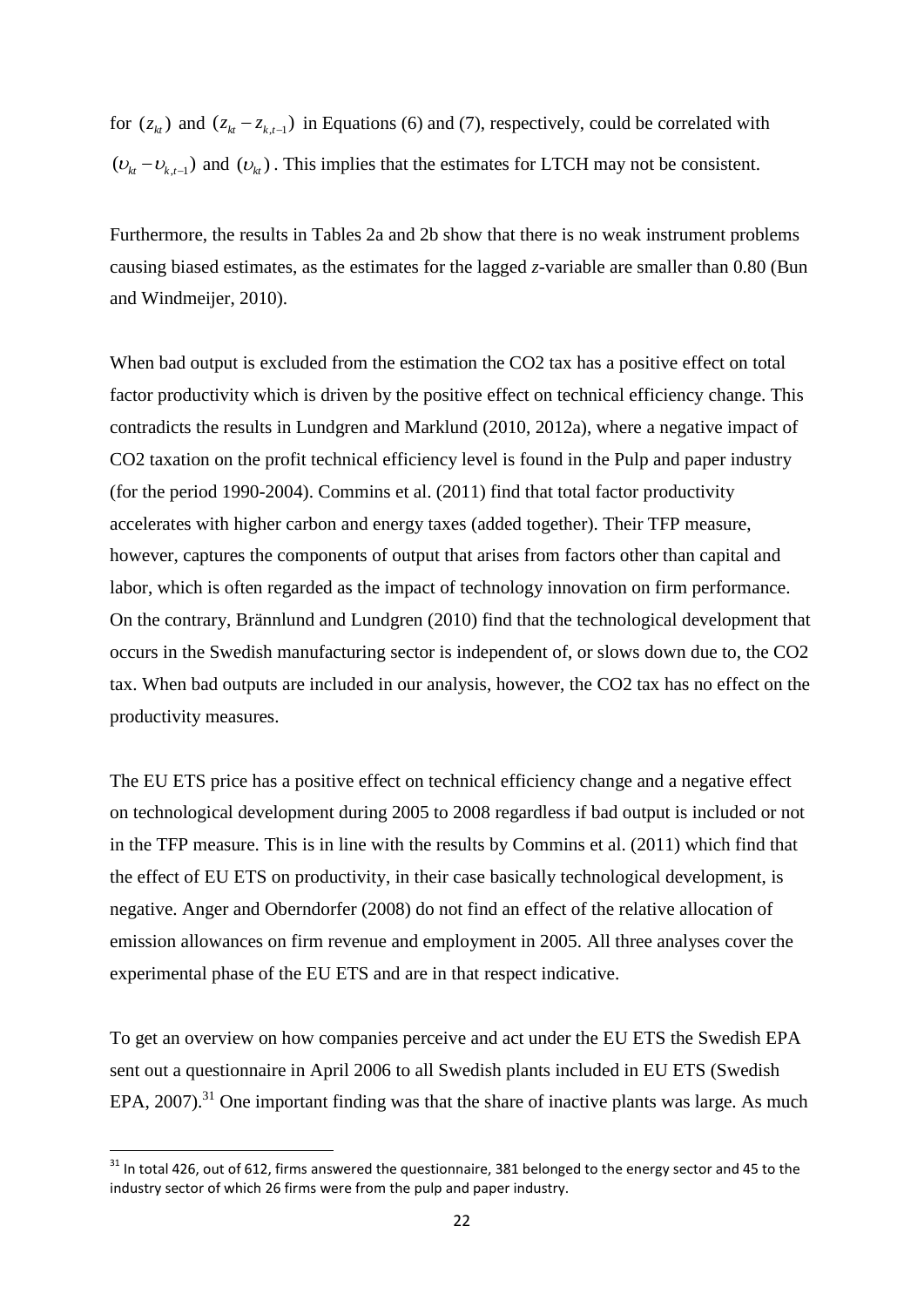as two thirds view that they have been allocated sufficient emission allowances in order to operate in an unchanged matter.<sup>32</sup> Hence there was no need for them to take any measures during the period 2005-2007. The most common strategy to handle a deficit in emission allowances was to reduce emissions internally and not to buy emission allowances. In April 2006 only half of the companies have actively traded emission allowances, due to the great uncertainty and the low liquidity that characterized the first trading period. That EU ETS gives firm incentive to use the technologies and inputs at hand more efficiently is what we see in the analysis.

The EU ETS price volatility has a negative impact on total factor productivity growth when bad outputs are excluded. This confirms the general view that firms need stable long term incentives in order to invest.

The energy tax has no significant effect regardless if bad output is included or not in the TFP measure. A likely explanation is that the energy taxes have been too low to have any effect. As displayed in Table 1 the tax paid was SEK 0.001 per KWh, which in 2008 years exchange rate corresponds to Euro 0.0001. This supports the result by Martin et al. (2009) who find no impact from the UK energy tax on employment, gross output or TFP.

The price of fossil fuels has a positive effect on technological development when bad output is excluded from the estimations. Previous analysis also shows that the increases in the price of fossil fuels have been larger than the changes in excise taxes (National Institute of Economic Research, 2012). However, when bad outputs are included in the estimations the price of fossil fuels has no effect on the productivity measures. If firms have costs for R&D it tends to have a negative impact on productivity development. For instance, when bad outputs are excluded from the estimations the impact on productivity development is negative due to a negative impact on technical efficiency change. This result is to be expected in the short and mid-term, as R&D investments reallocate resources from actual production.

Generally the results indicate that climate policy has had a modest impact on technological development in the pulp and paper industry, and if significant it has been negative. Referring back to Figures 2a and 2b, showing that productivity growth during 1998-2008 is mainly due

 $32$  In our data the share of inactive firms varies between 55 percent in 2005 and 49 percent in 2008.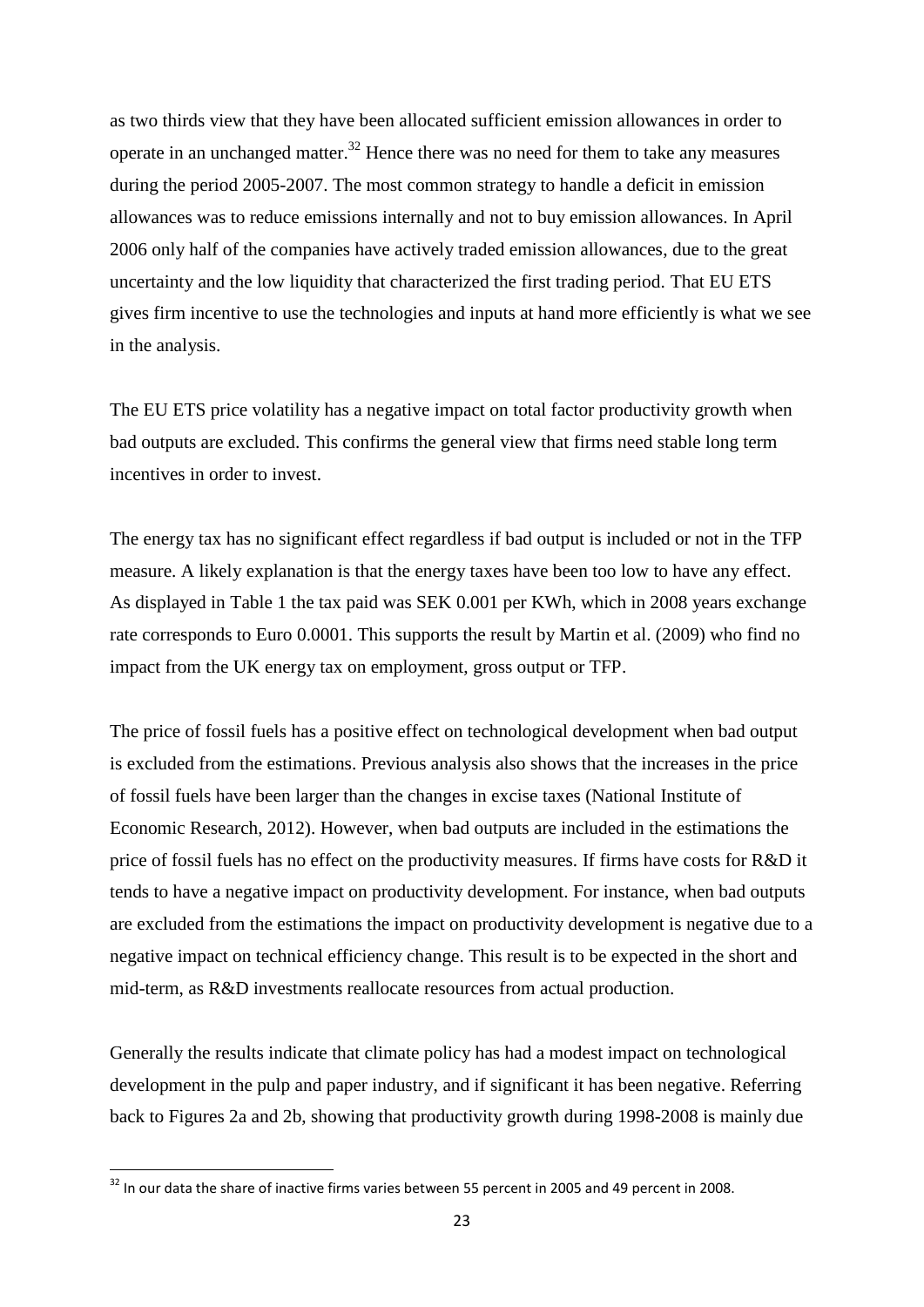to technological development, indicates that productivity growth is generally due to other factors than economic (or market based) environmental policy instruments, e.g., the relative fossil fuel price as shown by Table 2a (see also Figure 1).

Whether firms produce with a pulp or a paper and paperboard technology, compared to the reference technology seems to be of less significance when excluding bad outputs. On the other hand, when productivity measurement includes bad output the result indicates that paper and paperboard firms have a faster productivity development due to both technological development and technical efficiency change. Finally, the trend estimates show a positive significant effect on technological development when including bad outputs.

Whether excluding or including bad output in the analysis results in different policy recommendations are not obvious. However, there is a tendency that climate policies can be interpreted to have less impact when bad output is included in the productivity measurement. This result goes against intuition given that policy should induce reduction in emissions. One reason may be the problem of infeasible solutions; we are simply looking at a different sample of firms. Due to this problem 242 out of 1006 observations (24 percent) are excluded when the bad output is included. A simple logit model where the dependent variable equals 1 for infeasible solutions and 0 otherwise, all estimates significant, indicates that excluded observations are relatively fossil fuel intensive.<sup>33</sup> Descriptive statistics, divided into infeasible and feasible observations, also indicate that the average CO2 tax payment were more than three times higher for infeasible observations compared to the tax payment for feasible ones.<sup>34</sup> This can explain why the CO2 tax and the relative price of fossil fuels have less impact on productivity development when including bad outputs in the estimations.

## **7 Conclusions**

1

In this paper we study the effects of carbon and energy taxes and EU ETS on total factor productivity, with its two components technical efficiency change and technological development. The analysis focuses on Swedish pulp and paper firms during the period 1998 to 2008.

 $^{33}$  logit(p) = log(p/(1-p)) = -1.345 + 0.010\*fossil fuels/output – 0.004\*non-fossil fuels/output.

 $34$  These descriptive statistics are available from the authors upon request.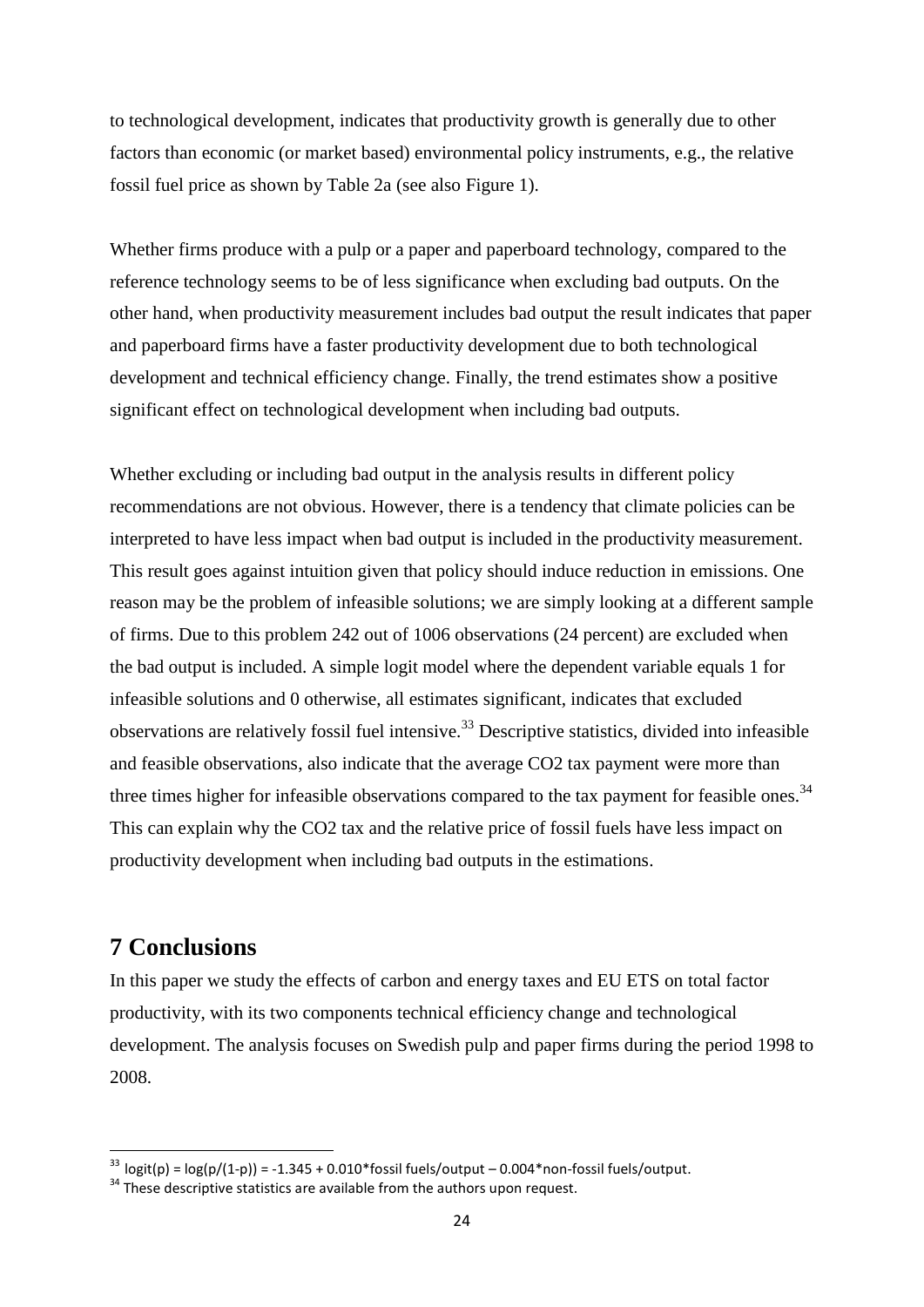Price-setting policy measures can reduce emissions cost-effectively and stimulate development of low-carbon technologies. There is, however, a growing concern that carbon prices have been too low to create incentives for technological development. Our results indicate that climate policy has had a modest impact on technological development in the pulp and paper industry, and if significant it has been negative. This confirms the concern of too low carbon prices. Since the pulp and paper sector is included in EU-ETS the CO2-tax has been phased out during the period of study. The energy tax that the industry pays is in line with the EU minimum requirements unless the industry joins a program for energy efficiency which then exempts them from the tax. The EU-ETS price was higher than expected during the first two years and reached a peak in early 2006, after that the price fell dramatically. Since the analysis only include the experimental phase of the EU-ETS, further analyses are needed.

That high energy prices can affect technological development is, however, apparent from the fossil fuel price which has had a positive effect on technological development. This is in line with previous analysis which shows that the increase in the price of fossil fuels has been larger than the change in excise taxes in Sweden.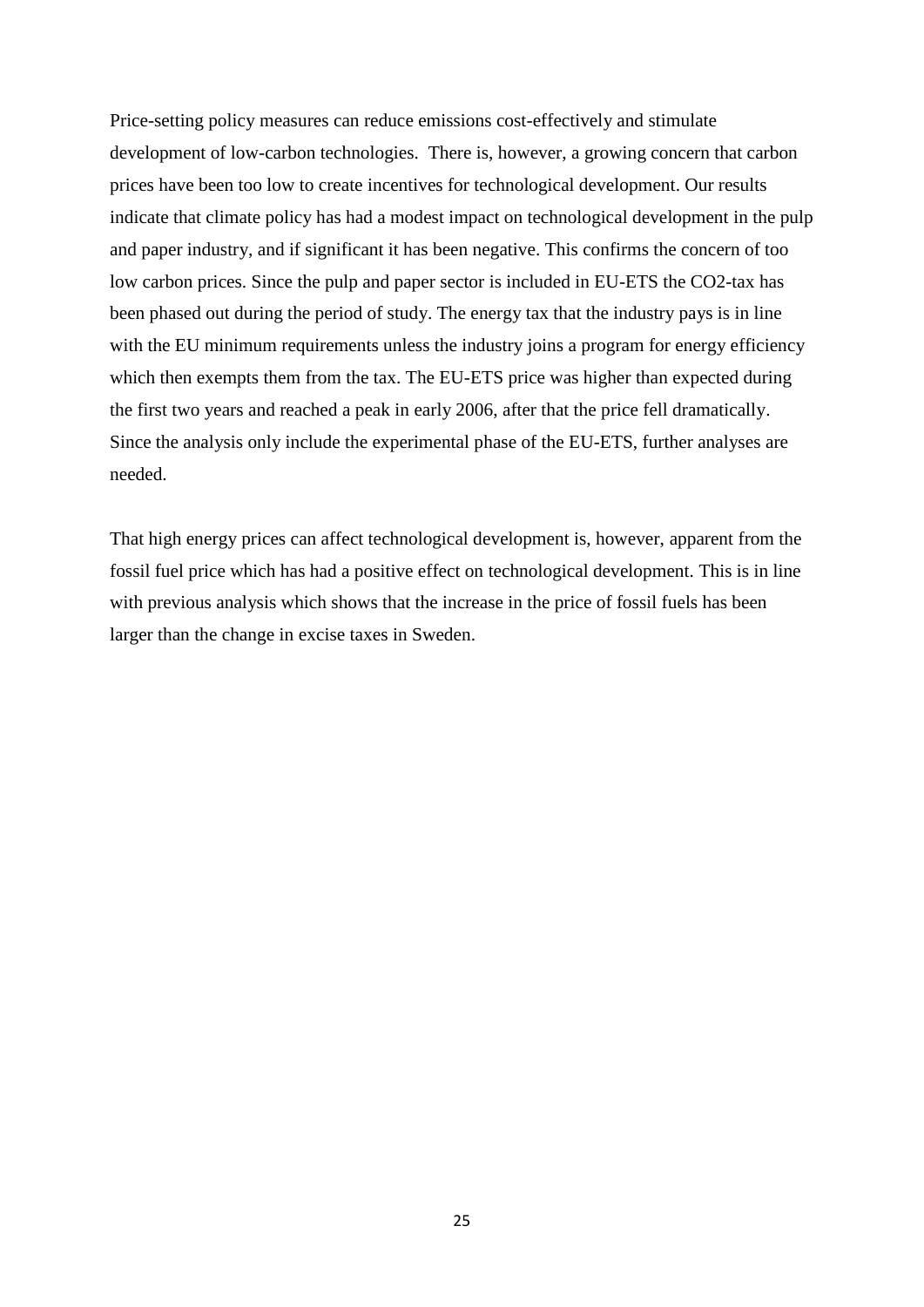### **References**

- Alonso-Borrego, C. and C. Arellano (1999) Symmetrically Normalized Instrumental-Variable Estimation using Panel Data. Journal of Business and Economic Statistics 17(1): 36-49.
- Ambec, S., M.A. Cohen, S. Elgie and P. Lanoie (2011) The Porter Hypothesis at 20: Can Environmental Regulation Enhance Innovation and Competitiveness? Resources for the Future, Discussion Paper No 11-01.
- Anger, N. and U. Oberndorfer (2008) Firm performance and employment in the EU emissions trading scheme: An empirical assessment for Germany. Energy Policy 36: 12-22.
- Arellano, M. and S. Bond (1991) Some Tests of Specification for Panel Data: Monte Carlo Evidence and an application to Employment Equations. Review of Economic Studies 58(194): 277-297.
- Arellano, M. and O. Bover (1995) Another look at the instrumental variable estimation of error-components models. Journal of Econometrics 68(1): 29-51.
- Blundell, R. and S. Bond (1998) Initial conditions and moment restrictions in dynamic panel data models. Journal of Econometrics 87(1): 115-143.
- Broberg, T., P-O. Marklund, E. Samakovlis and H. Hammar (2013) Testing the Porter hypothesis: the effects of environmental investments on efficiency in Swedish industry. forthcoming in Journal of Productivity Analysis.
- Brännlund, R. and T. Lundgren (2009) Environmental Policy without Costs? A Review of the Porter Hypothesis. International Review of Environmental and Resource Economics 3(2): 75-117.
- Brännlund, R., T. Lundgren (2010) Environmental Policy and Profitability Evidence from Swedish Industry. Environmental Economics and Policy Studies 12(1-2), 59-78.
- Brännlund, R., T. Lundgren, and P-O. Marklund (2011) Environmental performance and climate policy. WP 06-2011, Centre for Environmental and Resource Economics, www.cere.se.
- Bun, M.J.G. and F. Windmeijer (2010) The Weak Instrument Problem of the System GMM Estimator in Dynamic Panel Data Models. Econometrics Journal 13(1): 95-126.
- Chambers, R.G. (1996) A New Look at Exact Input, Output, and Productivity Measurement. Department of Agricultural and Resource Economics, WP 96-05 (Revised October 1998). The University of Maryland, College Park.
- Cherubini, F. G.P Peters, T. Berntsen, A.H. Strømman and E. Hertwich (2011) CO2 Emissions from Biomass Combustion for Bioenergy: Atmospheric Decay and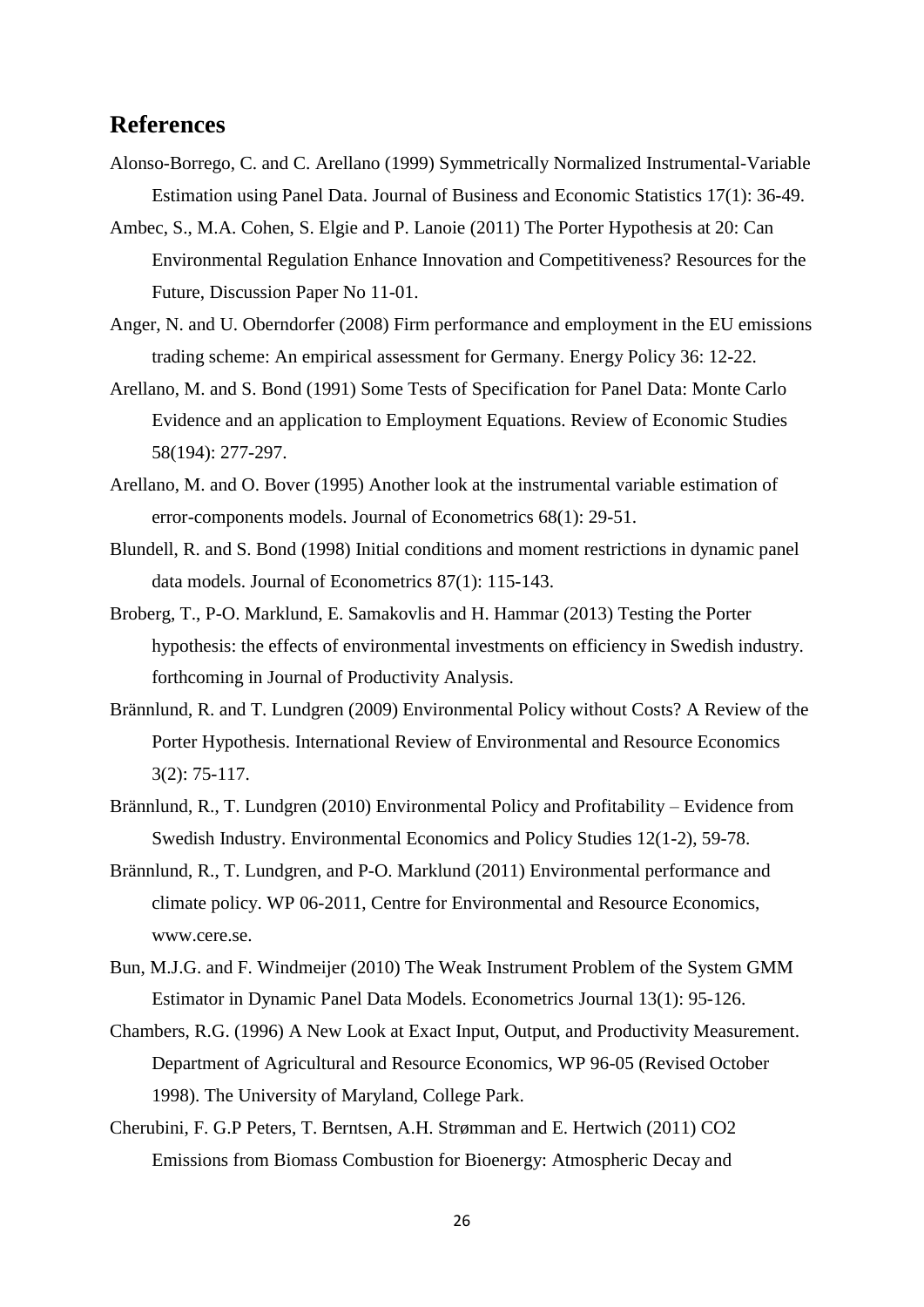Contribution to Global Warming. GCB Bioenergy, doi: 10.1111/j.1757- 1707.2011.01102.x.

- Chung, Y.H., R. Färe and S. Grosskopf (1997) Productivity and Undesirable Outputs: A Directional Distance Function Approach. Journal of Environmental Management 51(): 229-240.
- Commins, N., S. Lyons, M. Schiffbauer and R. Tol (2011) Climate Policy and Corporate Behavior. The Energy Journal, Vol. 32, No. 4: 51-68.
- Croissant, Y. and G. Millo (2008) Panel Data Econometrics in R: The plm Package. Journal of Statistical Software 27(2). URL http://www.jstatsoft.org/v27/i02/.
- European Commission (2012) Information provided on the functioning of the EU Emissions Trading System, the volumes of greenhouse gas emission allowances auctioned and freely allocated and the impact on the surplus of allowances in the period up to 2020. COM(2012) SWD(2012) 234 final.
- Fischer, C. and R. G. Newell (2008) Environmental and technology policies for climate mitigation. Journal of Environmental Economics and Management, 55(2): 142-162.
- Färe, R. (1986) Effects on Relative Efficiency in Electric Power Generation due to Environmental controls. Resources and energy 8(2): 176-184.
- Färe, R. and S. Grosskopf (2003) New Directions: Efficiency and Productivity. Springer Science & Business Media, Inc. New York.
- Färe, R., S. Grosskopf and C.A. Pasurka, Jr. (2001) Accounting for Air Pollution Emissions in Measures of State Manufacturing Productivity Growth. Journal of Regional Science 41(3): 381-409.
- Färe, R., S. Grosskopf, T. Lundgren, P-O. Marklund and W. Zhou (2012) Productivity: Should we Include Bads? Working Paper 2012:13, Department of Economics, Umeå University.
- Haberl, H., D. Sprinz, M. Bonazountas, P. Cocco, Y. Desaubies, M. Henze, O. Hertel, R.K. Johnson, U. Kastrup, P. Laconte, E. Lange, P. Novak, J. Paavola, A. Reenberg, S. van den Hove, T. Vermeire, P. Wadhams and T. Searchinger (2012) Correcting a Fundamental Error in Greenhouse Gas Accounting Related to Bioenergy. Energy Policy 45: 18-23.
- Holtz-Eakin, D., W. Newey and H.S. Rosen (1988) Estimating Vector Autoregressions with Panel Data. Econometrica 56(6): 1371-1395.
- Jotzo, F. (2011) A price floor for Australia's emissions trading scheme?, Website: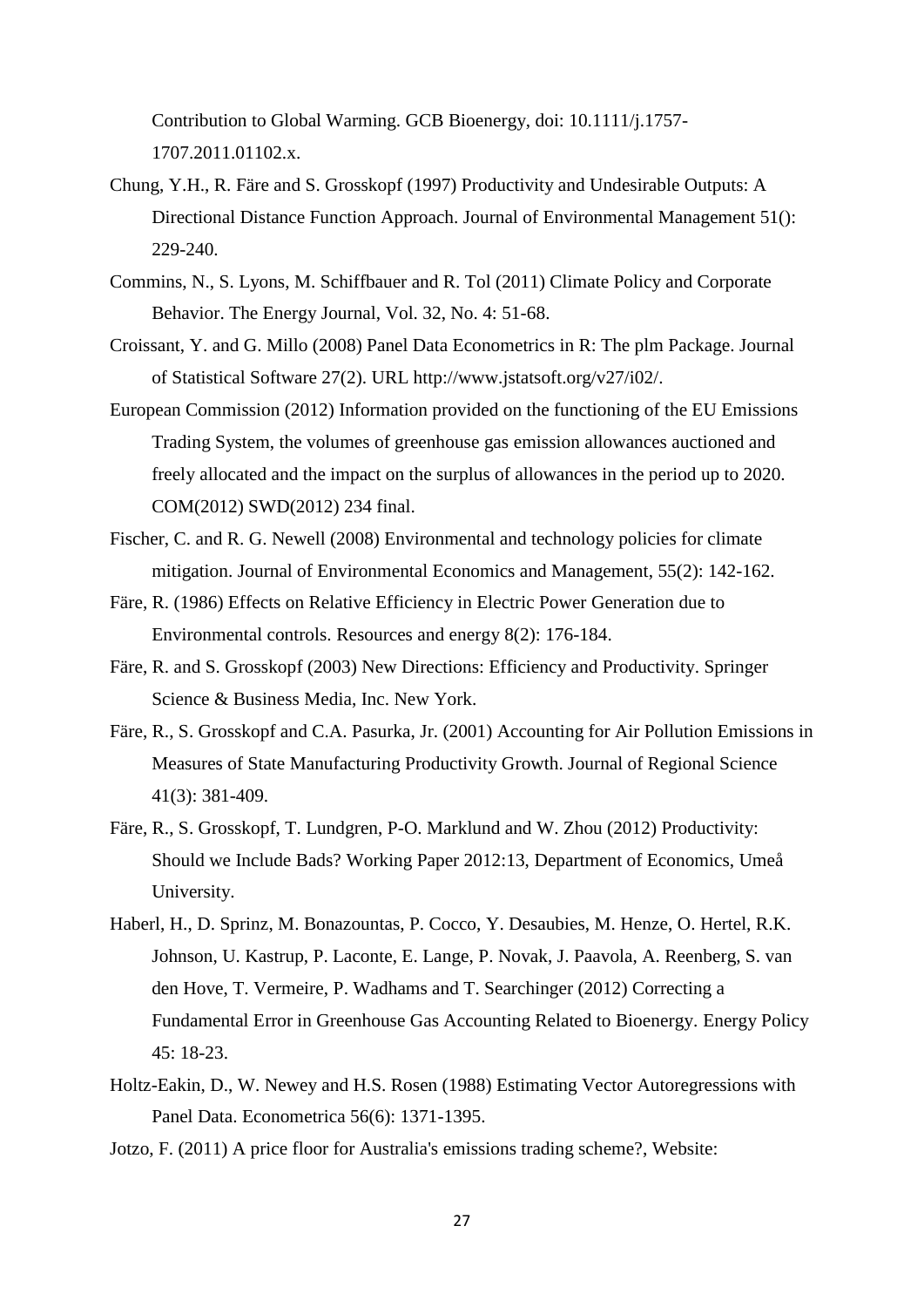http://www.climatechange.gov.au/government/initiatives/multi-party-

committee/meetings/~/media/publications/mpccc/jotzo-floor-price-mpccc-may.pdf

- Levine, R., N. Loayza and T. Beck (2000) Financial Intermediation and Growth: Causality and Causes. Journal of Monetary Economics 46(1): 31-77.
- Lundgren, T. and P-O. Marklund (2010) Climate Policy and Profit Efficiency. CERE Working Paper 2010:11. Department of Economics, Umeå University.
- Lundgren, T. and P-O. Marklund (2012a) Environmental Performance and Profits. Centre for Environmental and Resource Economics. CERE Working Paper 2012:8. Department of Economics, Umeå University.
- Lundgren, T and P-O. Marklund (2012b) Assessing the Welfare Effects of Promoting Biomass Growth and the Use of Bioenergy. Forthcoming in Climate Change Economics.
- Lundgren, T. and P-O. Marklund (2012c) Bioenergy and Carbon Neutrality. Journal of Forest Economics 18(3): 175-176.
- Martin, R., L.B. de Preux and U. J. Wagner (2009) The impacts of the climate change levy on business: Evidence from Microdata. CEP Discussion Paper No. 917. London School of Economics and Political Science, London, United Kingdom.
- Ministry of the environment (2009) Sweden's Fifth National Communication on Climate Change. Ds 2009:63.
- Nakano, M. and S. Managi (2010) Productivity Analysis with CO2 Emissions in Japan. Pacific Economic Review 15(5): 708-718.
- National Institute of Economic Research (2012) Environmental Economics and Policy (in Swedish).
- OECD (2011). OECD Economic Surveys Sweden.
- Porter, M.E. and C. van der Linde (1995) Toward a New Concept of the Environment-Competitiveness Relationship. Journal of Economic Perspectives 9(4): 97-118.
- Searchinger, T.D, S.P. Hamburg, J. Melillo, W. Chameides, P. Havlik, D.M. Kammen, G.E. Likens, R.N. Lubowski, M. Oberstainer, M. Oppenheimer, G.P. Robertson, W.H. Schlesinger, and G.D. Tilman (2009) Fixing a Critical Accounting Error. Science 326(5952), 527-528.
- Simar, L. and P. W. Wilson (2007) Estimation and inference in two-stage, semi-parametric models of production processes. Journal of Econometrics 136(1): 31-64.
- Swedish Environmental Protection Agency (2007) Corporate strategies for emission trading and climate commitments - A survey of corporate behavior and attitudes in the context of the EU-ETS (in Swedish). Report 5579.